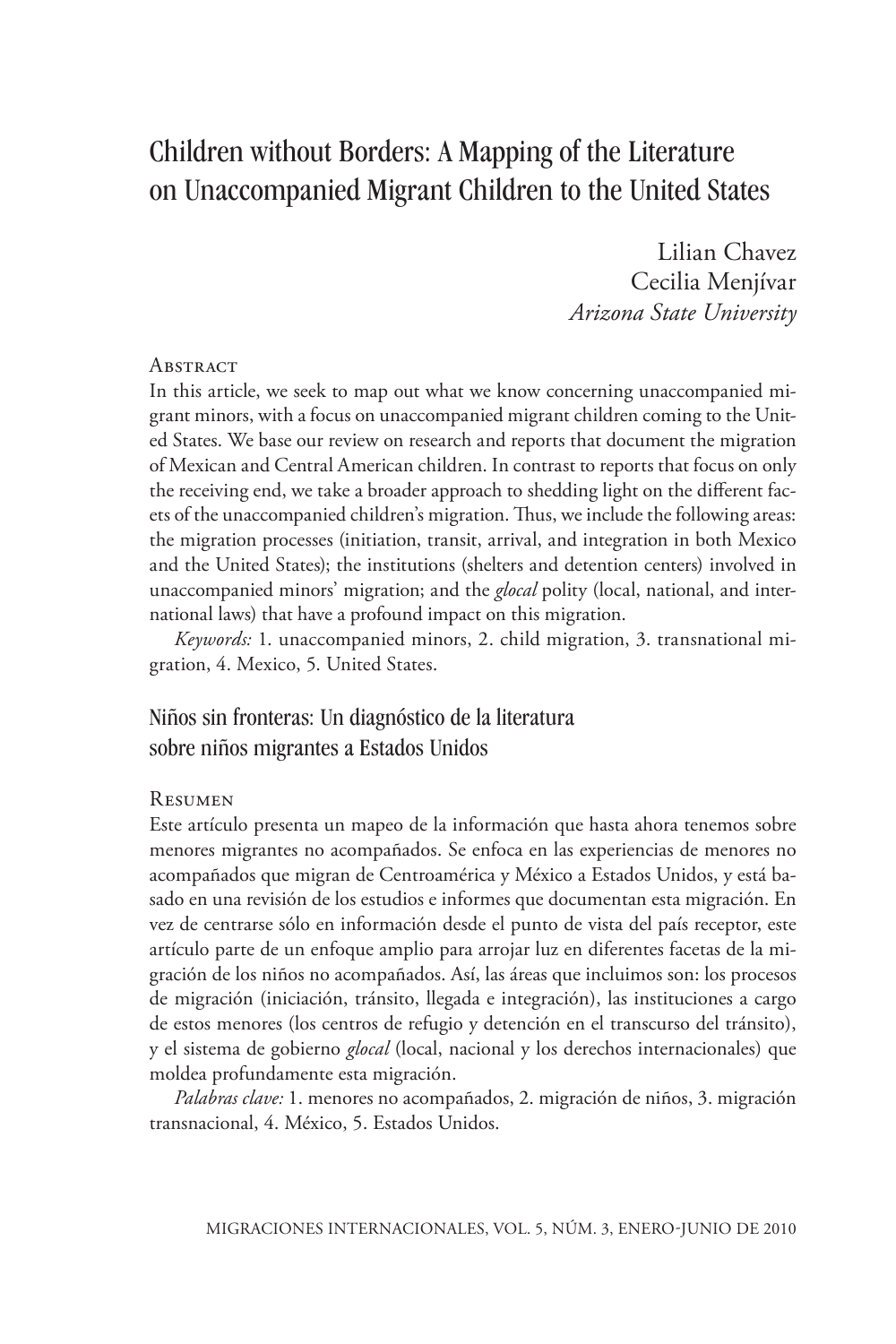#### *Introduction1*

Immigrant flows from less affluent to wealthier nations have historically spurred much debate and opposition, and contemporary population movements have led to vociferous concerns regarding issues of immigration status, language, citizenship, shifting resettlement patterns of *non-traditional areas*, and policy (Durand, Massey and Capoferro, 2005; Passel, 2005). One immigrant group that has caught the attention of the public, policy makers, and pundits in receiving countries is children. This is in part related to their growing visibility, both as members of migrant families who increasingly settle in the receiving context and as actors in their own migration when they migrate alone. Indeed, the number of children who migrate, particularly those who do so unaccompanied, has increased significantly in the past two decades (Casillas, 2009).2 Thus, social scientists are now recognizing the importance of focusing on the experiences of migrant children, both as a *research opportunity* that permits grasping the processes of assimilation that the study of adult immigrants does not allow, as well as understanding other areas of life that are not *immigrant-specific*, such as education, socialization, and youth culture (Ávila, Fuentes and Tuirán, 2000; Bhabha and Schmidt, 2006; Boyle, Smith and Guenther, 2007; Espiritu, 2003; López Castro, 2007; Suárez-Orozco and Todorova, 2003; Suárez-Orozco and Suárez-Orozco, 2001; Waters, 1999).

An important aspect of the experiences of immigrant children is that they do not always migrate as part of a family unit; they also migrate on their own volition, a largely neglected topic,

1 We worked on various versions of this paper at different points. Menjívar prepared the first version as a report on unaccompanied minors in April 2009, and Chavez expanded on it at the Primer Taller sobre Migración y Desarrollo in Tijuana, B. C., in July 2008. We are very grateful to the editor of *Migraciones internacionales* as well as to the three anonymous reviewers for their extremely valuable comments in helping us strengthen the presentation of our points. However, none bear any responsibility for what we ultimately did.

<sup>2</sup>We do not wish to give the impression that these migrations are altogether new, but there are interesting new trends that distinguish contemporary flows from those of earlier periods.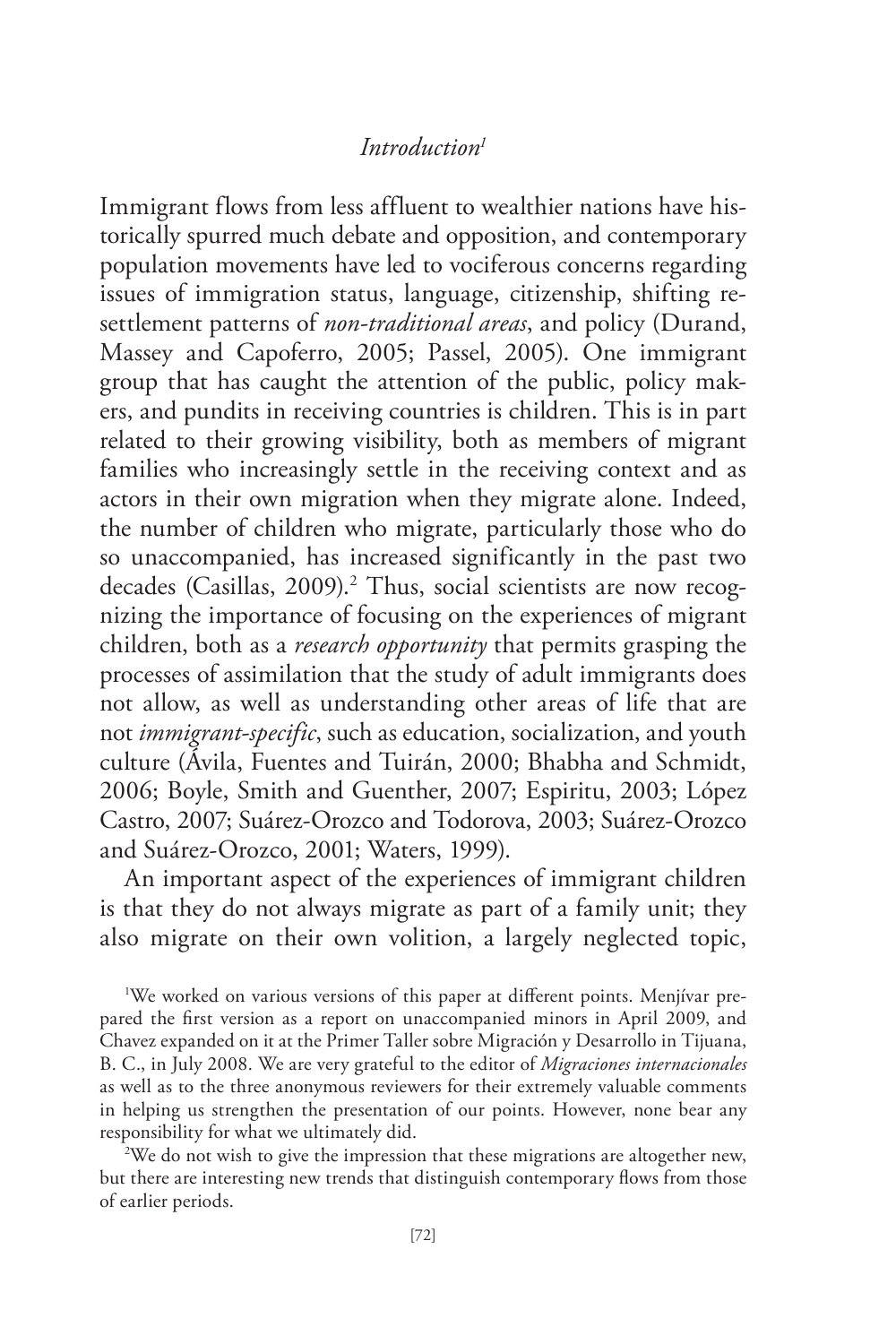empirically and theoretically, in migration-related social science research. In recent years, several immigrant-receiving countries have seen an increase in the number of unaccompanied minors.<sup>3</sup> For example, Seugling (2004) points out that in the U.S. there was a 50 per cent increase in the number of detained unaccompanied minors from 1997-2002. In addition, in 2005 alone, the U.S. Department of Homeland Security (DHS) apprehended approximately 114 563 unaccompanied migrant children; in 2001, there were approximately 86 000 (Haddal, 2007). But the U.S. is not alone in this regard, because the migration of unaccompanied minors is currently a phenomenon observed in many immigrant-receiving countries around the world. In Ireland, where unaccompanied minors can seek asylum, numbers increased from two minors seeking asylum in 1997 to 868 in 2003; in the Netherlands, from 1562 minors migrating alone in 1996 and 6 705 in 2000, and "overall asylum applications for unaccompanied minors in twenty-six European countries rose from 12102 in 1998 to 16112 in 2000" (Seugling, 2004:864).4 In 2006, there were a total of 13 840 reported undocumented minors in Europe (Huemer, Karnik and Steiner, 2009). Thus, the mobility of children across borders as migrants in their own right is not only a growing

3 There are several debates on the definition of *unaccompanied migrant minors*. Children who migrate without their parents can be categorized in a number of ways, depending on the definitions and policies in place, as well as on the political responses to their migration. Thus, these children are often identified as *juvenile aliens*, *unaccompanied minors*, *separated minors*, *juvenile asylum seekers*, and/or *refugee children*, *unaccompanied immigrant children*, *unaccompanied alien children*, *unaccompanied juveniles aliens*, *refugee children*, and *asylum children seekers.* Each categorization reflects the policies and positions of receiving or transit countries regarding this phenomenon, and each triggers varied policy responses, including legal actions that can lead to immediate deportation, which are based on the technicalities of the definition used. Drawing from Seugling (2004), Bhabha (2000), Bhabha and Schmidt (2006), Ehrenreich, Tucker and Human Rights Watch Children's Rights Project (1997), in this article we employ their definition of unaccompanied minors, that is, a child under the age of 18 years who enters another country alone (and without a legal guardian) and who is undocumented or without proper documentation. 4

We list these countries to illustrate the different terms used in the classification of migrant minors, which reflect different immigration policies and different responses in dealing with this population in the different receiving countries.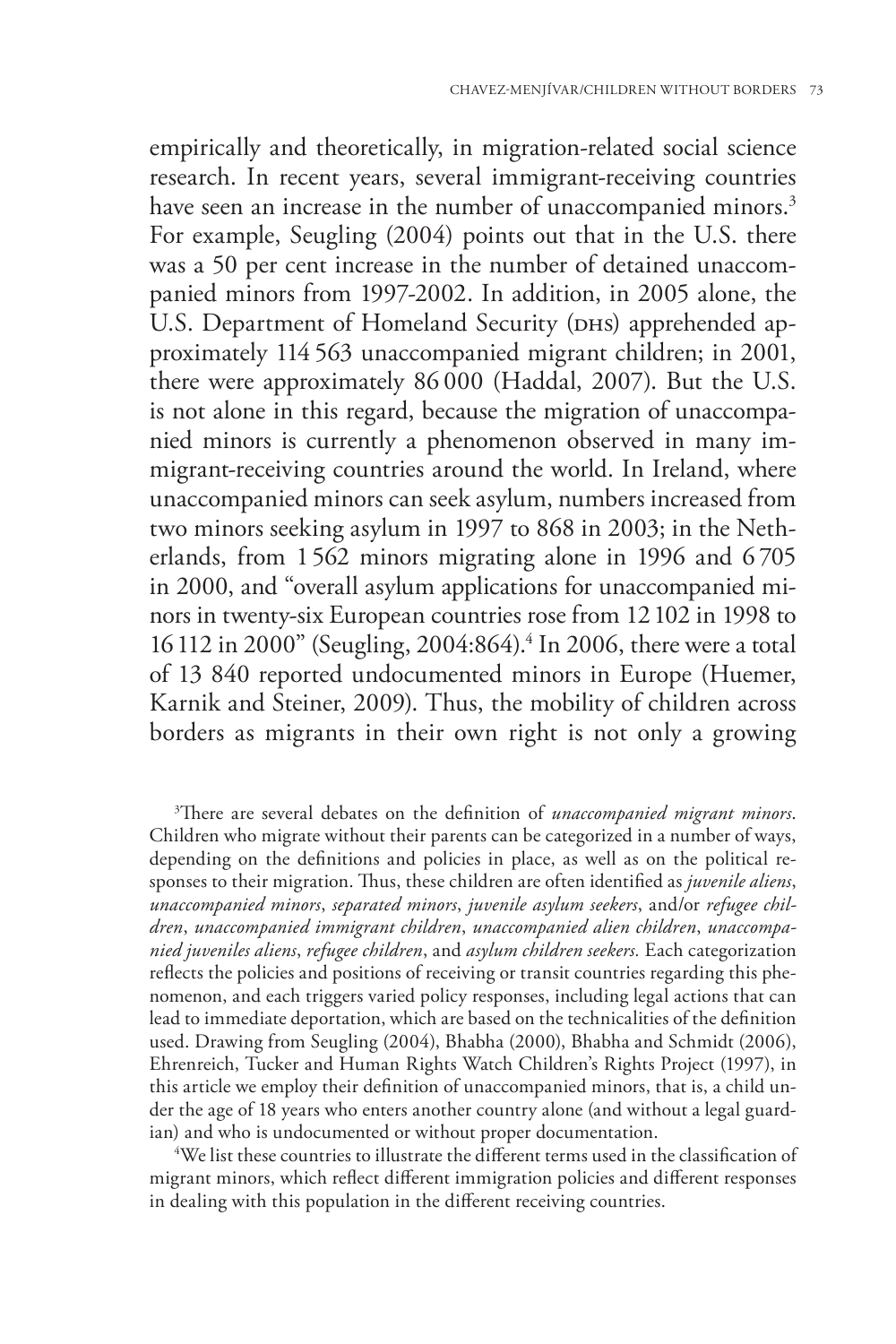phenomenon in a few isolated cases, but it is a trend at present in the majority of immigrant-receiving countries worldwide.

In this article, we seek to map key topics in the migration of unaccompanied minors,<sup>5</sup> focusing on unaccompanied migrant children to the U.S., basing our review on research and reports that document the migration of Mexican and Central American children, and drawing parallels with similar cases in other national contexts when appropriate.<sup>6</sup> Although there have been recent efforts toward the same end (Byrne, 2008), we know of no other scholarly efforts similar to ours. Our aim is not only to produce a summary of the literature, but to provide potential avenues for further research based on what we currently know, and thus to begin to theorize on this phenomenon. As such, we utilize a broad and multidisciplinary lens to review empirical studies conducted *both* in Mexico and the U.S., because we find that often there is little dialogue between the two bodies of knowledge. Indeed, bridging this gap constitutes an important intellectual exercise that will aid us in taking stock not only of what *we know*, but also of where we should proceed in terms of research areas. Importantly, as mentioned earlier, policy debates concerning this issue involve definitional questions. Here we refer to these children as youth or minors, terms we use interchangeably.<sup>7</sup>

 $5$ We are well aware of the debates surrounding the different uses of the term migrant *vs.* immigrant (see Suárez Navaz, 2006) as these reflect attitudes toward migrants on the part of the receiving societies, as well as policies of inclusion/exclusion. Recognizing the importance that terminology possesses, however, we employ the terms used in the literature to denote direction of movement (e.g., immigrants to the U.S. are those who arrive there as a potential final destination; migrants are those en route, mainly through Mexico, to the U.S.).

We do not homogenize the experiences of Mexican and Central American unaccompanied migrant children; however, in the interest of space, we will only refer to some key differences in their experiences when possible.

7 There are definitional differences in determining who is a minor in both the U.S. and Mexico. Mexican and U.S. law both affirm that a minor is anyone younger than 18 years of age. However, the many institutions involved in the handling of this migration distinguish between an *adolescent* (between the ages of 13 and 17 years), and a *child* (under 12 years of age), which determines whether and where a child can be housed when they are detained. Thus, the treatment of a child can vary significantly depending on his/her age.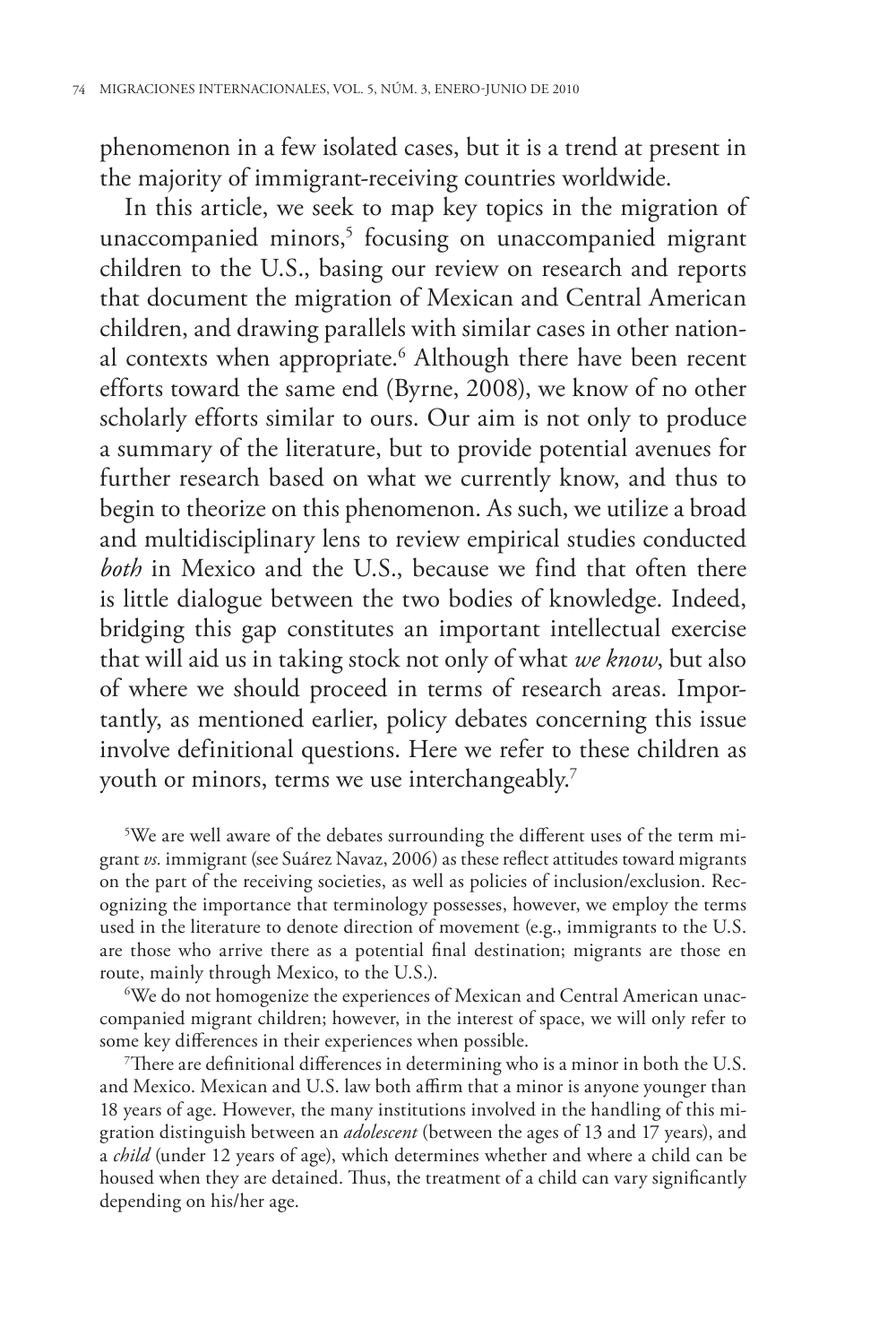In contrast to reports that focus solely on the receiving end, we assume a broad approach to shed light on the different facets of the unaccompanied children's migration. Thus, the areas that we include are the migration processes (initiation, transit, arrival, and integration in both the U.S. and Mexico), the institutions (shelters and detention centers) that are involved in the migration of unaccompanied minors, and the *glocal* polity (local, national, and international laws) that exerts so deep an impact on this migration. By *glocal polity*, we refer to national-level and supranational laws that protect children rights, and the manner in which this migration (detention, assistance, repatriation, etcetera) is handled. The purpose of this essay, therefore, is to assess holistically and describe the processes that unaccompanied minors experience in the facets of their migration process that have been studied. In this mapping, we wish to highlight the importance of the institutions that temporarily house these children while they are in transit, during the time that they are detained, repatriated, or prior to entering the U.S. These institutions include, among others, U.S. detention centers, the sending countries' consulates, and religious and secular shelters in Mexico. Frequently, these are also sites where empirical research has been conducted. And in presenting the experiences of unaccompanied children en route through Mexico to the U.S., we must bear in mind that similar situations occur in other major receiving countries; thus, important common denominators might emerge in all of these situations as well.8

We recognize that knowledge based on the adult migration experience has been used to contextualize the children's experience; however, what we know about adults' experiences should not be the only yardstick to assess what is lacking in our knowledge on the youth experience. In other words, our goal in this essay is not

8 There are many cases of unaccompanied migrant children to the U.S. from Asia, but also from other regions in Latin America, such as Cuban children who migrated through Operation Peter Pan. These migration patterns differ significantly from the cases we describe here, but we are unable to include all of the different variations and permutations of this phenomenon in a single article.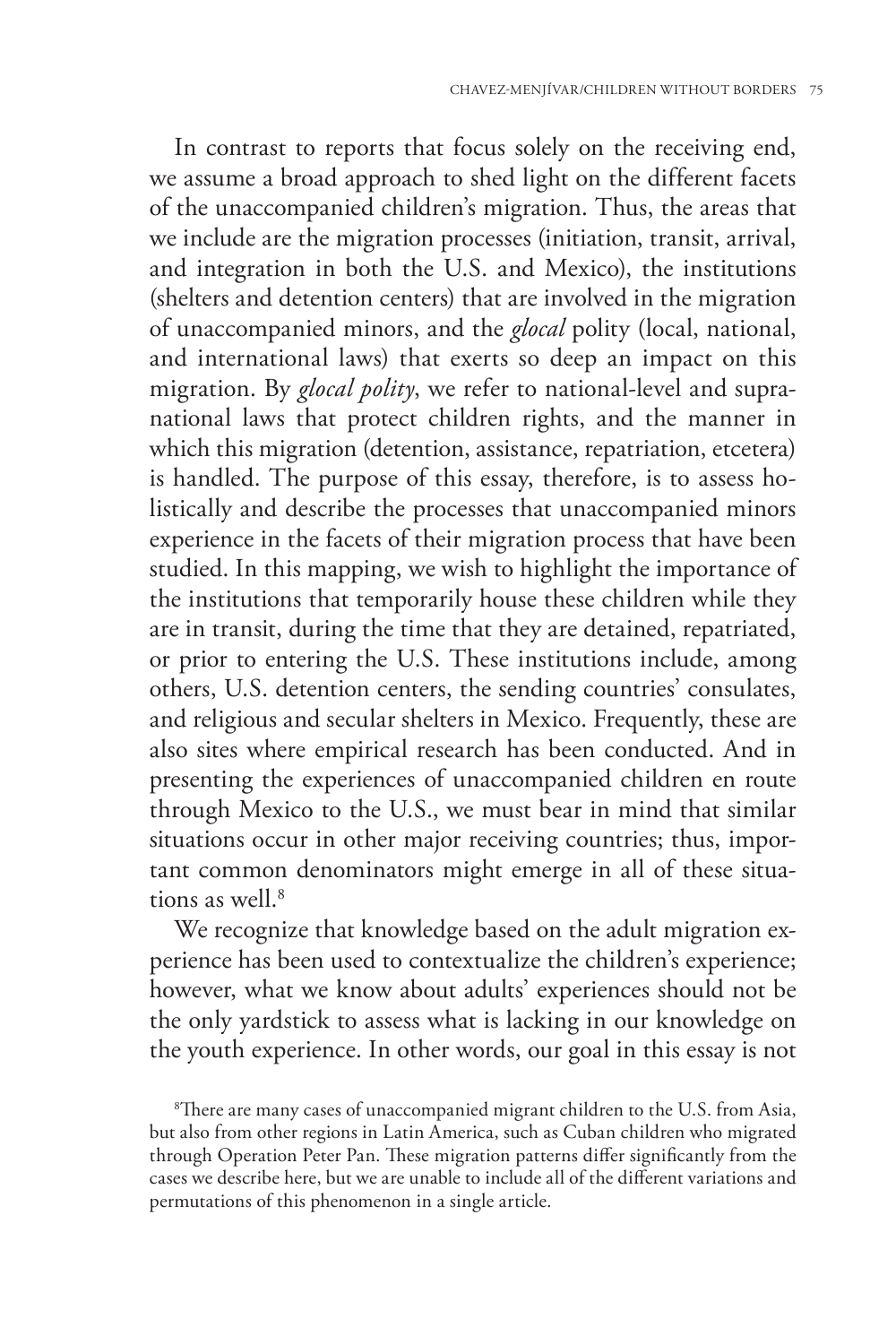only to outline current information concerning the experiences of unaccompanied children, but to also underscore that a great deal of what we know about them derives from our knowledge of adult migrants. We would like to underscore here the agentic component of the children's migration, because they are also individuals who make decisions that affect their lives (Boyle, Smith and Guenther, 2007; Muncie, 2007). Thus, their own agency and autonomy should be considered when examining their migrant experiences, a claim that we recognize mirrors those made in early studies of women in migration. Importantly, this essay is not intended as an exhaustive discussion of all that is available on this topic, or as a meta analysis of what exists currently; it is meant to comprise a first step in delineating this topic, highlighting themes that have been researched, to better trace avenues for future research based on knowledge produced in more than one context.

### *The Migrant Child as a Social Actor*

Historically, research on migration primarily focused on the male experience; research on women has only been a topic of interest since the mid 1960s (Pedraza, 1991). With regard to children, there have been few works that document their migration experiences independent of adults and that take into account the social context. However, recently, scholars have begun to focus on different aspects of the experience of migrant children. Thus, similar to what occurred in the study of immigrant women, scholars are now retrieving children's accounts and experiences that had been also "silenced." Children have shown that they, too, are active social agents who take part in adult-like activities and who also make economic and social contributions (Suárez Navaz, 2006; Valdez-Gardea, 2007). These social actors are often seen as powerless, passive, and fully dependent; however, these "new actors" may assume several roles (as parents, providers, smugglers, migrants, children, etcetera) across borders, such as when an unaccompanied migrant teenager must find full-time employment to provide for her child.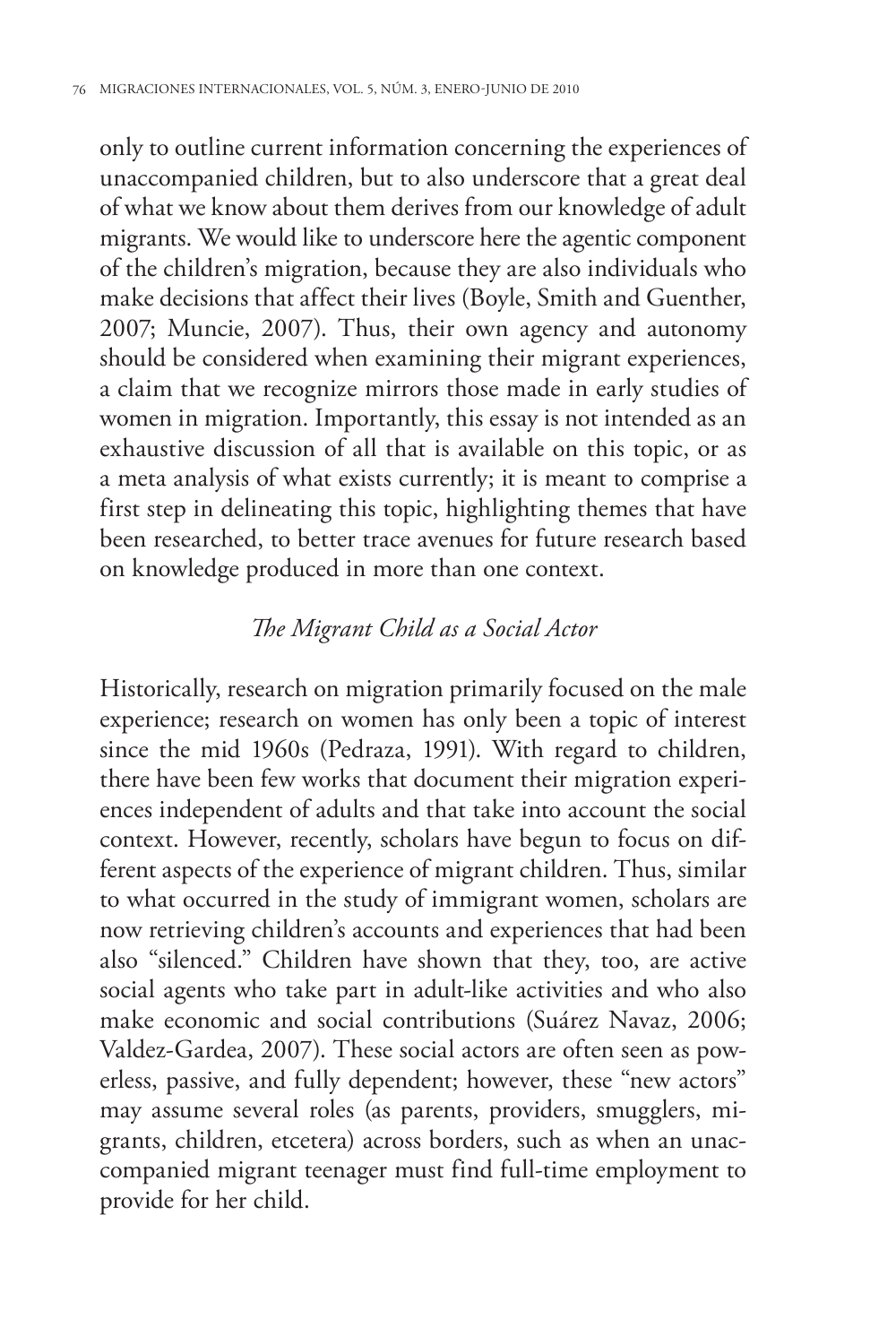The experiences of children have seldom been examined through a perspective that permits us to trace processes across borders, although efforts by transnational scholars to rescue the specific experiences of children must be noted in this regard (see Levitt and Waters, 2002). Indeed, the majority of studies that seek to document the experiences of migrant children are usually localized (Boyle, Smith and Guenther, 2007); thus, only one "side" of the migration continuum tends to receive attention. But the lives of migrant children, today more than ever, are frequently shaped by forces and events taking place simultaneously in more than one national context and within the cultural reproduction of multiple communities. Adopting an approach that highlights the links across borders in the lives of migrant children stands in contrast to notions about children as passive actors who are less affected by global forces because of their "inexperience and dependency" (Boyle, Smith and Guenther, 2007:225). Indeed, children, as social actors in their own right are not only affected by larger forces—as in the case of adult migrants—but also contribute to shape responses to global processes and cultural patterns through their direct and indirect participation in the multiple communities to which they belong (López Castro, 2007).

#### Glocal *Politics*

The *glocal* politics surrounding the rights of children differ in both Mexico and the U.S. due to differences in the two countries' sets of laws that deal with migration, children, and the international laws established by the United Nations (un). Of all un members, the U.S. and Somalia have been the only countries that have not ratified the Convention on the Rights of the Child (crc) of 1989 (Bhabha and Schmidt, 2006; Muncie, 2007). The U.S. signed the original decree in 1959 but has not ratified it, which means that it is not "legally required to enforce its provisions in full in its domestic law" (Bhabha and Schmidt, 2006:14). The Children's Convention explicitly states that the "best interest of the child shall be a primary consideration"; however, the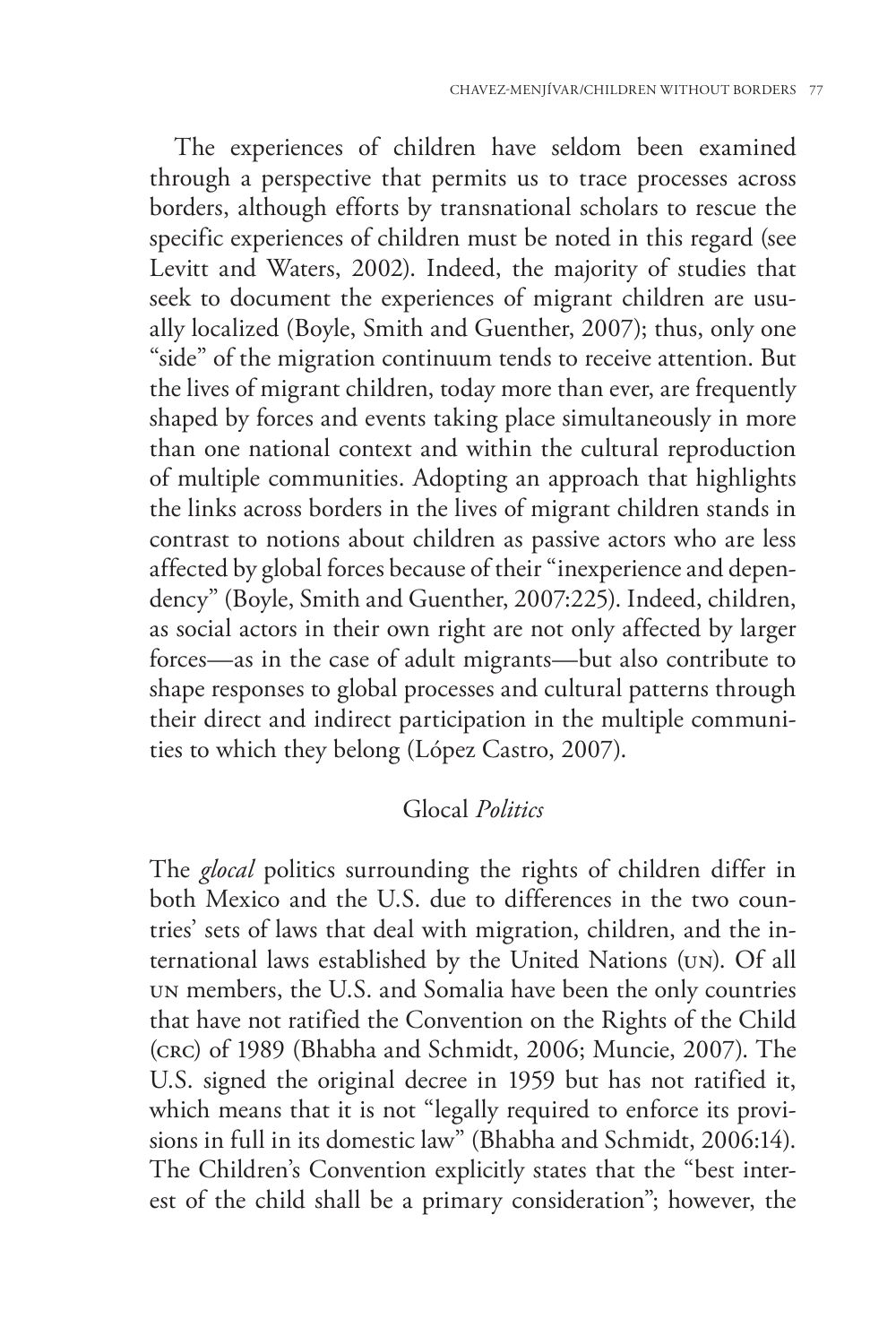U.S. insists that ratifying the crc would "undermine parental authority" (Muncie, 2007:29).<sup>9</sup> International legal agreements based on practices that uphold the best interests of the child have, in principle, granted children more autonomy from their families, and national-level laws have undermined parental authority by affording children more *power* and responsibility for their own actions (Boyle, Smith and Guenther, 2007). For instance, in terms of criminal offenses, children are sometimes placed on trial as adults. At the same time, the government at present has more power to "intervene more in family affairs on behalf of the child" than ever before; thus, there exists a complex relationship of power among the state, the family, and the child (Boyle, Smith, and Guenther, 2007:263). This relationship becomes even more complex when international laws are factored in the debate. This also creates a "critical vantage point from which to explore nationstate power in the international system" (Boyle, Smith and Guenther, 2007:255).

Even though the U.S. has not ratified the un Convention on the Child, the politics relating to children in the U.S. have historical roots in *local* groups organizing and demanding the *child's best interest*, as observed in the enactment of the child labor laws and anti-poverty and health care programs (Herring, 2006). The argument has been to cater to what is best for the child. However, there are many contradictions among local, national, and international policies in this regard. To underscore this point, Herring (2006:12) notes that "as long as public actors do not actively intervene in children's lives, the state does not have to do anything to secure their safety or well-being". Thus, if there is not sufficient pressure from local citizens, the state decides when to intervene. There is a *convergence of interests* that occurs among local, national, and international laws. The U.S. has chosen not to sign the crc because it employs rhetoric that is seen as undermining parental authority, but U.S. courts are able to decide which rhetoric to use: that which grants more rights to the child, or that which

9 This may change as the Obama administration in the U.S. is inclined to ratify this convention.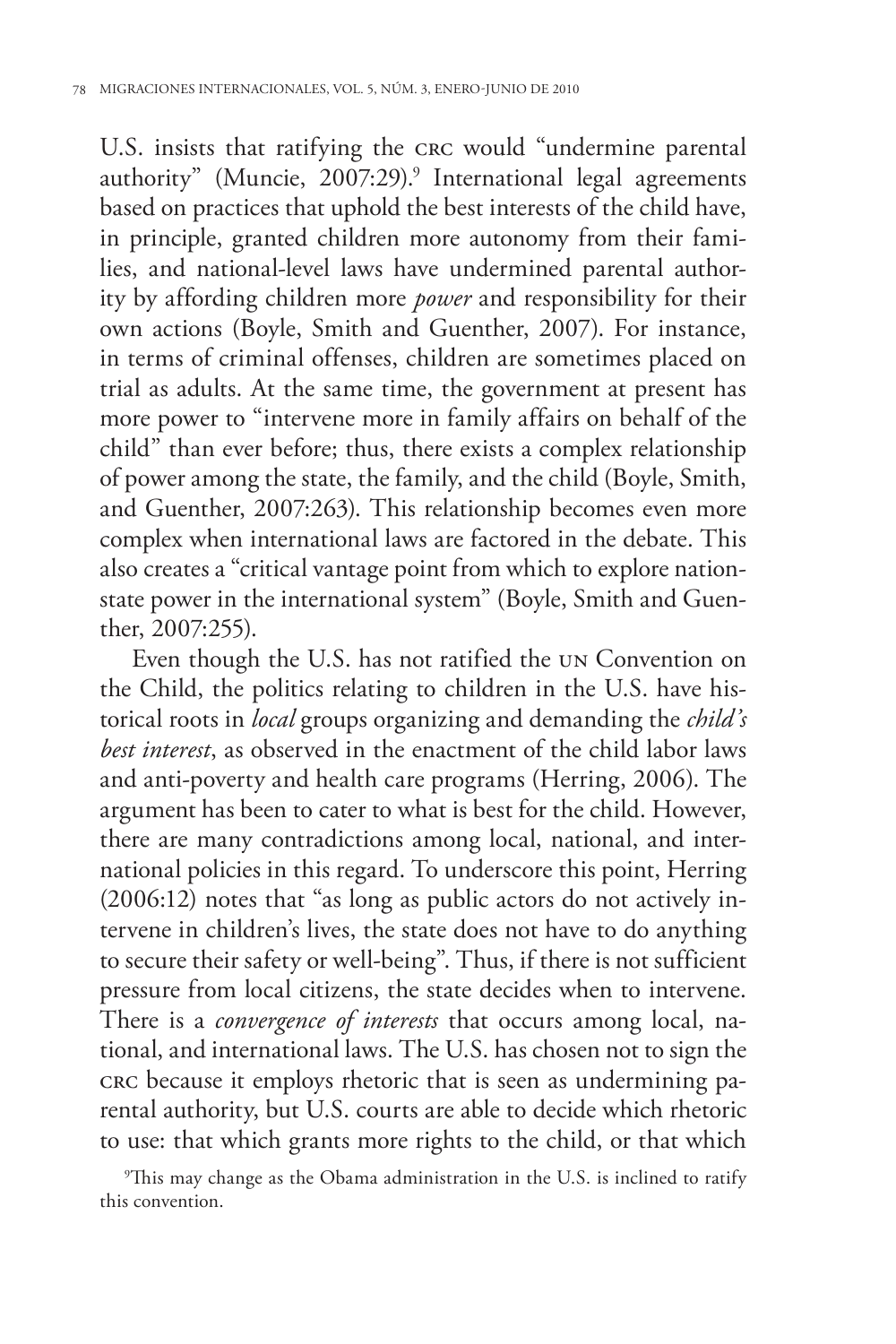affords more rights to the parents. Hence, although internationally speaking, states should follow the best-interest approach, the question arises, which child is worthy of the best-interest approach? In the case of unaccompanied minors, children's needs and treatment are likely to be bound by the national laws of the receiving (or transit) states due to the children's parentless status at the time of apprehension; thus, their best interest is placed into the hands of immigration authorities, lawyers, and judges who ignore international law in favor of the more immediate national pressures that take center stage in dealing with migrants.

In highlighting the importance of incorporating the experiences of migrant children in more than one national context, we do not mean to homogenize their experiences. Historically, international laws have "universalized" the child, assuming that all children are the same in all locations (López Castro, 2007:257), ignoring the effects that the child's social position can exert. The purpose behind universalizing children is to guarantee that all children are treated equally with respect and dignity. But the fallacy of universalizing (or even homogenizing) children has led to the realization that children can be seen as separate individuals from their parents, and that they, too, possess agency to make changes in their lives and impact their localities. However, children's autonomy is limited to their circumstances, location, the law operating in the particular national context, and hegemonic structures. Thus, for instance, countries such as Spain have adopted laws to practice the *best interest of the child* and have made attempts to locate children's families if these are separated (Durán-Ruiz, 2007; Senovilla Hernández, 2007). The U.S. and Mexico, responding to multiple political pressures, have not implemented such practices, and their bilateral efforts to address these issues have not produced concrete results.

Today, there are three main avenues for unaccompanied migrant minors to remain in the U.S.: obtain asylum as a refugees; be granted special immigrant juvenile (sij) status, and through The Victims of Trafficking and Violence Protection Act (Herring, 2006). Victims of trafficking may request a special visa if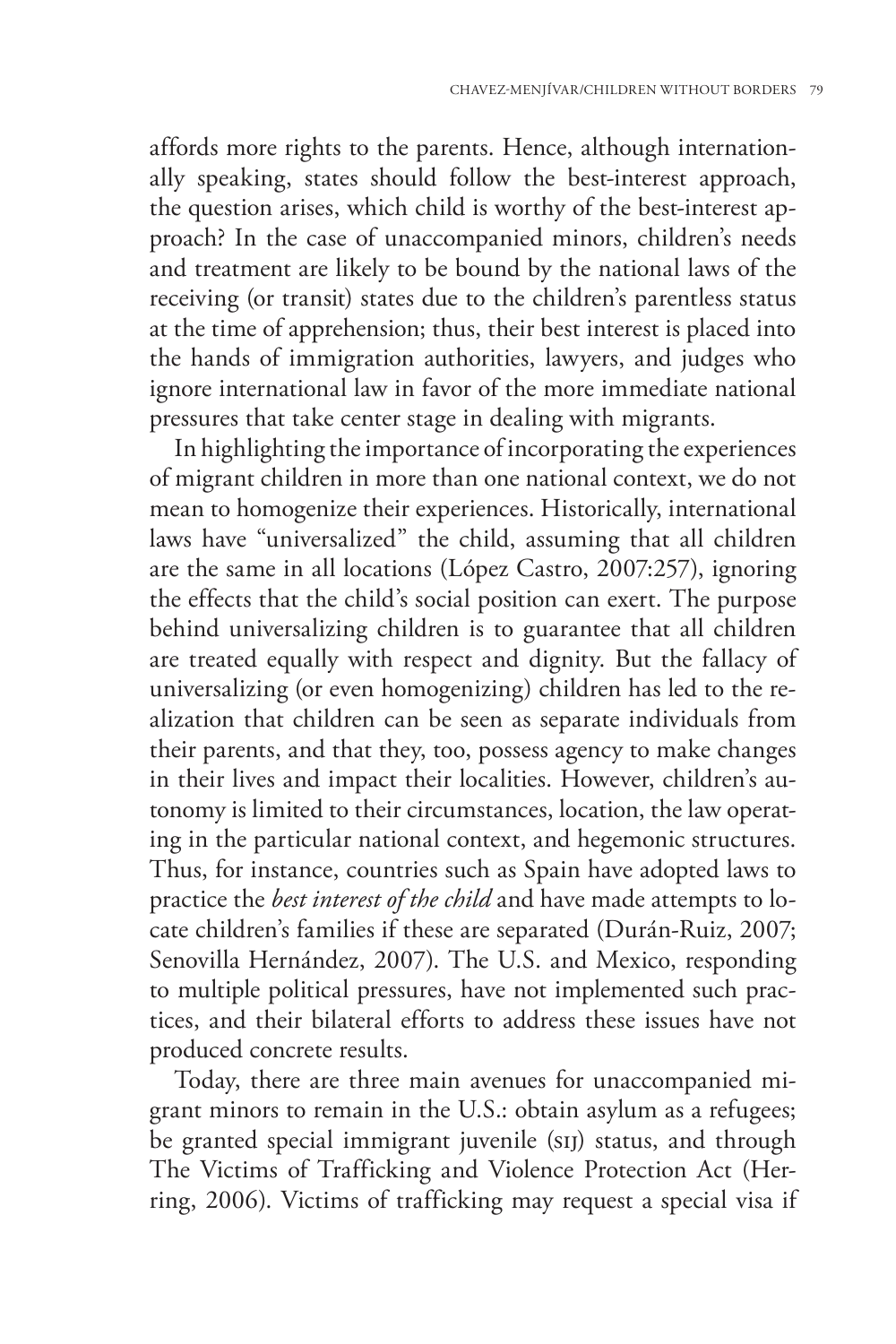they can prove that returning to their home country would pose severe harm to them, a type of relief that is "underused" and "relatively new" (Herring, 2006). The un Convention states that nation-states adopt a *child-centered* approach for unaccompanied children seeking asylum that is not discriminatory and that considers the child's welfare first. The law also stipulates that states should provide special

care to children without a family environment, and assist and protect children seeking asylum (both before and after a formal grant of refugee status), to contribute to international efforts to trace family members from whom the child may be separated, and, most importantly, to afford asylum-seeking children the same protections as domestic children deprived of parental care (Bhabha and Schmidt, 2006:34; United Nations, 1989).

The sij status is for immigrants who have experienced any form of abuse, neglect, and/or abandonment (including street children) and who would be at risk if they returned to their home country. This process is only granted by immigration officials, who often deny children the opportunity to access the courts; but if children obtain this status, they avoid the difficulties of an asylum process and are granted lawful permanent residence in long-term foster care (Herring, 2006:196).

With regard to human rights, we are dealing with a population whose "rights are already minimized" as "undocumented migrant children" (see Casillas, 2006, 2007). The risks are greater because the children lack the physical strength to defend themselves and the cognitive and psychological development to understand their rights (López Castro, 2007; Piwowarczyk, 2005-2006). These children may undertake the same migration journey as adults, but unlike adult migrants, children are more vulnerable because they lack the support of a caretaker and are therefore more predisposed to exploitation and extortion (Bhabha and Schmidt, 2006; Casillas, 2006; Seugling, 2004; Valdez-Gardea, 2007; Workman, 2004). In addition, lacking the protection of a caretaker can lead children to fall prey to smugglers, human traffickers, and/or to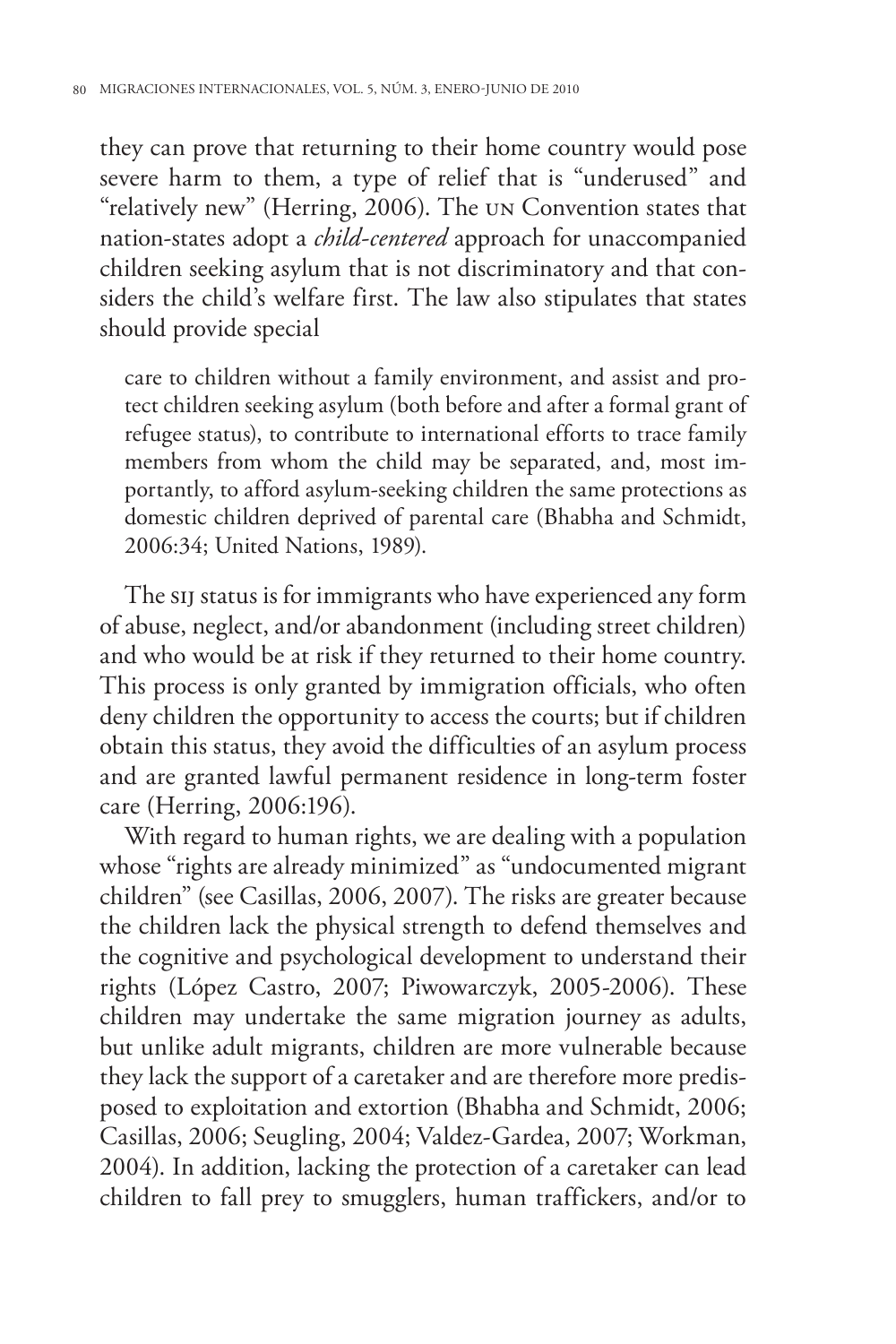end up in forced-labor situations or as sexual slaves (Bhabha and Schmidt, 2006; Dalrymple, 2006). As Bustamante (2008) notes, vulnerability exists when one is absent from their power to defend themselves, which increases the further one is from home. These children's vulnerability is demarcated by geographical distance, but also by gender, race/ethnicity, and language ability.

As transmigrants, children migrating alone are often abused by the local police (Casillas, 2006; Seugling, 2004; Valdez-Gardea, 2007), as demonstrated in cases around the world. Central American children suffer abuses as they travel through Mexico and Central America (Casillas, 2006), and in Albania, "children are exploited rather than protected by the police" (Seugling, 2004: 886), where police are known to have collaborated with human traffickers. Other countries, such as Brazil, Colombia, India, Kenya, Egypt, and Sudan, have all been reported by Human Rights Watch as countries that have violated the rights of children through abuse (Seugling, 2004). Furthermore, unaccompanied migrant children also fall prey to vicious bandits and gangs. And in some cases, children are fleeing death threats from gang members, as is the case of 16-year-old Édgar Chocoy of Guatemala, who sought asylum in the U.S. His case was denied, and 17 days after his deportation he was shot in the neck by a gang member on arrival back at home (Dalrymple, 2006). The vulnerability of these children is greater than that of adults due to their age, the lack of protection from family or police, and because as children they are perceived as right-less and defense-less. And children who enter through airports and are then "arrested" for not having proper documentation can be detained for months or even years (Barraza, 2005; Ehrenreich, Tucker and Human Rights Watch Children's Rights Project, 1997; Haddal, 2007). In some cases, children are placed in adult prisons (Bhabha and Schmidt, 2006; Women's Commission for Refugee Women and Children, 2007).

Many of these children qualify for asylum, but due to their dependent status at the time of apprehension, are denied their rights to legal representation. Asylum seekers are usually fleeing political, religious, or national persecution, but those who are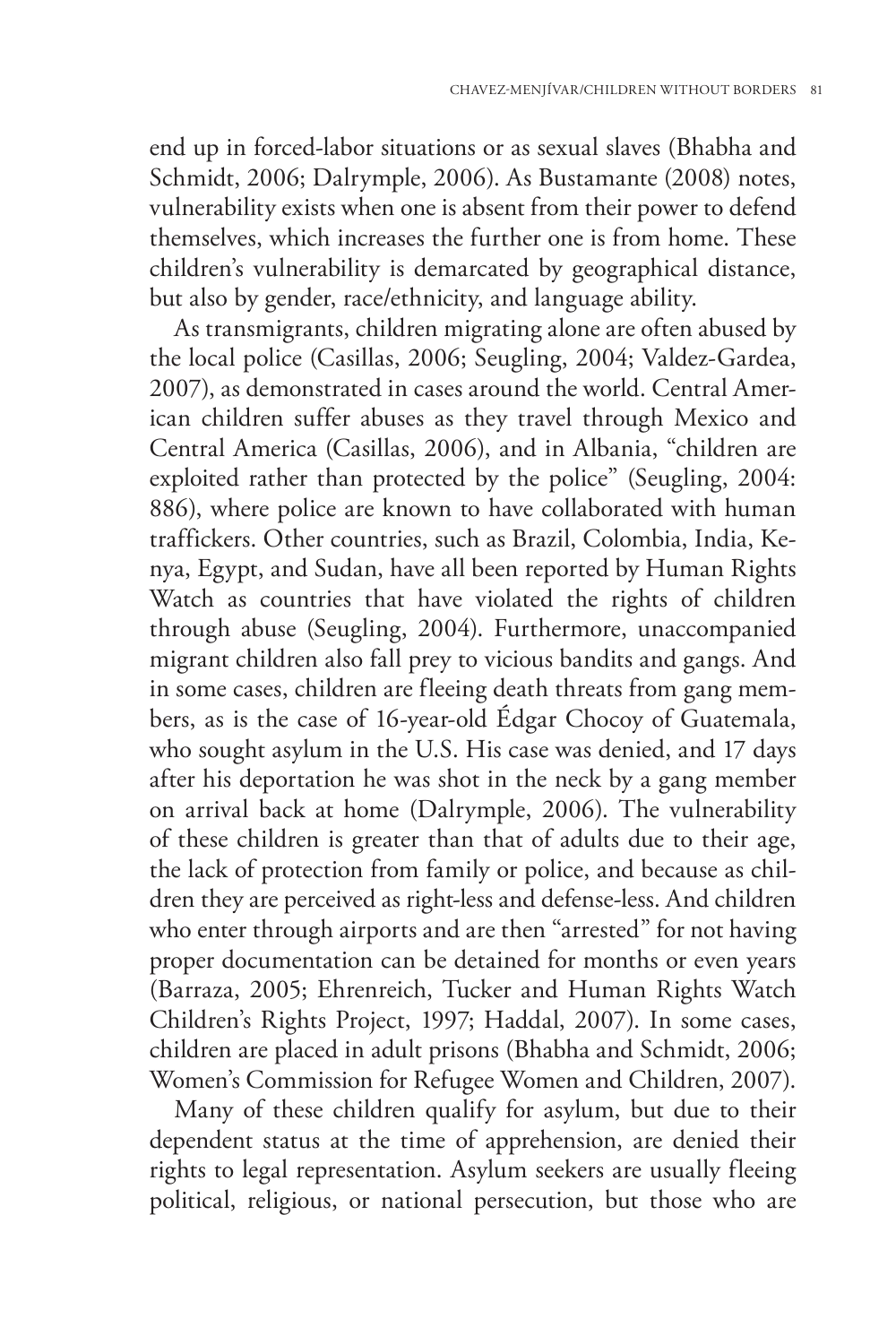victims of forced labor, forced marriage, conscription, domestic abuse, and street violence and gang violence should also have the right to apply for asylum or for a special immigrant juvenile status (ijs). Bhabha and Schmidt (2006) argue that this argument is in line with a human rights framework; children should be treated as individuals who are the agents of their lives and who deserve to be treated with respect and dignity. And the majority of the children who have opted for migrating alone view this as the sole viable option to remove themselves from their predicament. At the very least, their situations should be heard; however, as we will discuss later, many children never have an opportunity to present their case. In the following section, we address migration processes, including initiation, transit, arrival, and integration, in both Mexico and the U.S.

#### *Why, Who, How*

# *Why migrate?*

Parents, especially mothers, who leave their children behind have to decide who will responsible for caring for their children. Raijman, Schammah-Gesser and Kemp (2003) find that often, mothers are left with the only option of leaving their children behind in order "to secure a better futurefor their children." Children are often left in the care of their grandmothers, other female kin, fathers, and sometimes with paid caregivers (Menjívar and Abrego, 2009). But what happens to the children who stay behind? Some scholars note that there are children who seek migration as a way to reunite with the parent or parents who left them behind (López Castro, 2007; Seugling, 2004; Women's Refugee Commission and Herrington Orrik & Sutcliffe LLP, 2009; Workman, 2004), while others (Workman, 2004; Seugling, 2004) observe that sometimes children are separated from parents while in transit and arrive in the U.S. alone and lost.

Furthermore, post-September 11, 2001, the security strategies of several nations, particularly those that receive the largest numbers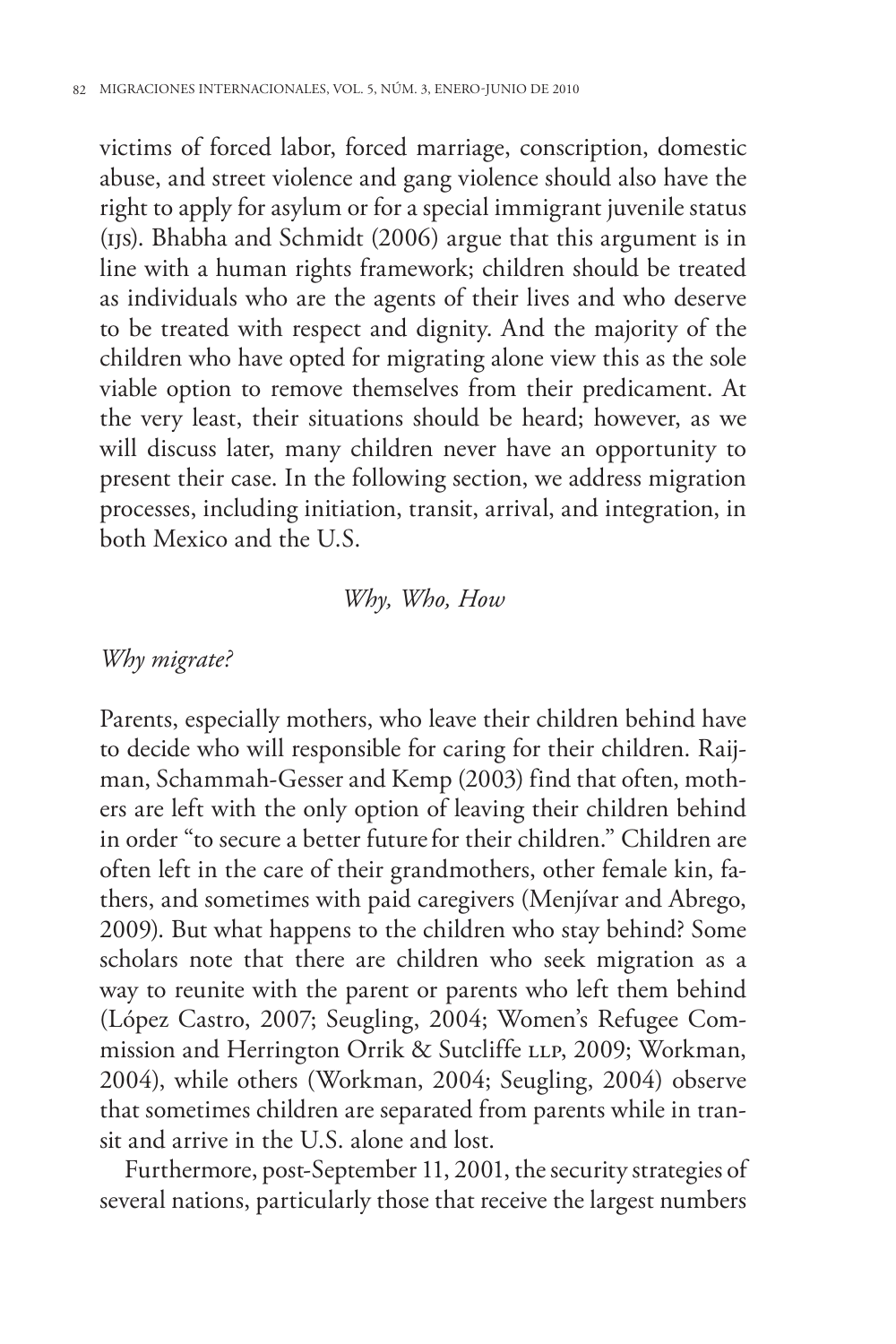of immigrants, have changed dramatically. Together with other countries, Mexico and the U.S. have enhanced and strengthened security at all ports of entry, a strategy that has affected migration in several ways. Circular migration has decreased in the past few years, and migrants are now more dispersed throughout the U.S. (Massey, Durand and Malone, 2002). Many are no longer returning home seasonally because it is now more difficult to return, as migration has become more costly financially and physically (Cornelius and Salehyan, 2007; Hagan, Eschbach and Rodriguez, 2008). A question arises regarding the motivation for migration: do the children's need to migrate to reunite with family members in the U.S. cause an increase in the migration of unaccompanied minors?

In Mexico as well as in Central America at present, there are two dominant reasons for adult emigration: employment, and family reunification. Yet reasons for the migration of unaccompanied children have not been examined closely. Reasons for migration among children who have been apprehended include fleeing war or civil unrest, forced recruitment as soldiers, natural disasters displacement, or child labor or sexual slavery (Seugling, 2004:883; Women's Refugee Commission and Herrington Orrik & Sutcliffe LLP, 2009); boys are often recruited to join the military at the early age of 10 years in some developing countries, while conversely, girls are recruited for "sexual slavery and forced labor" (Seugling, 2004:883). These reasons may apply to non-apprehended migrant children in general. Children also become unaccompanied or homeless because they are frequently abandoned or left without their parents and, as a result, can be persecuted by military or police forces in their home country. Bhabha and Schmidt (2006) propose that relief should be granted to unaccompanied children who also experience or are fleeing child marriages, female genital mutilation, forced military services, parental abuse, sexual abuse, street or gang abuse, and children who are smuggled, kidnapped, deceived, or purchased (sometimes under the guise of international adoption). And many of these reasons are never articulated because they are not relevant in courts when a child is seeking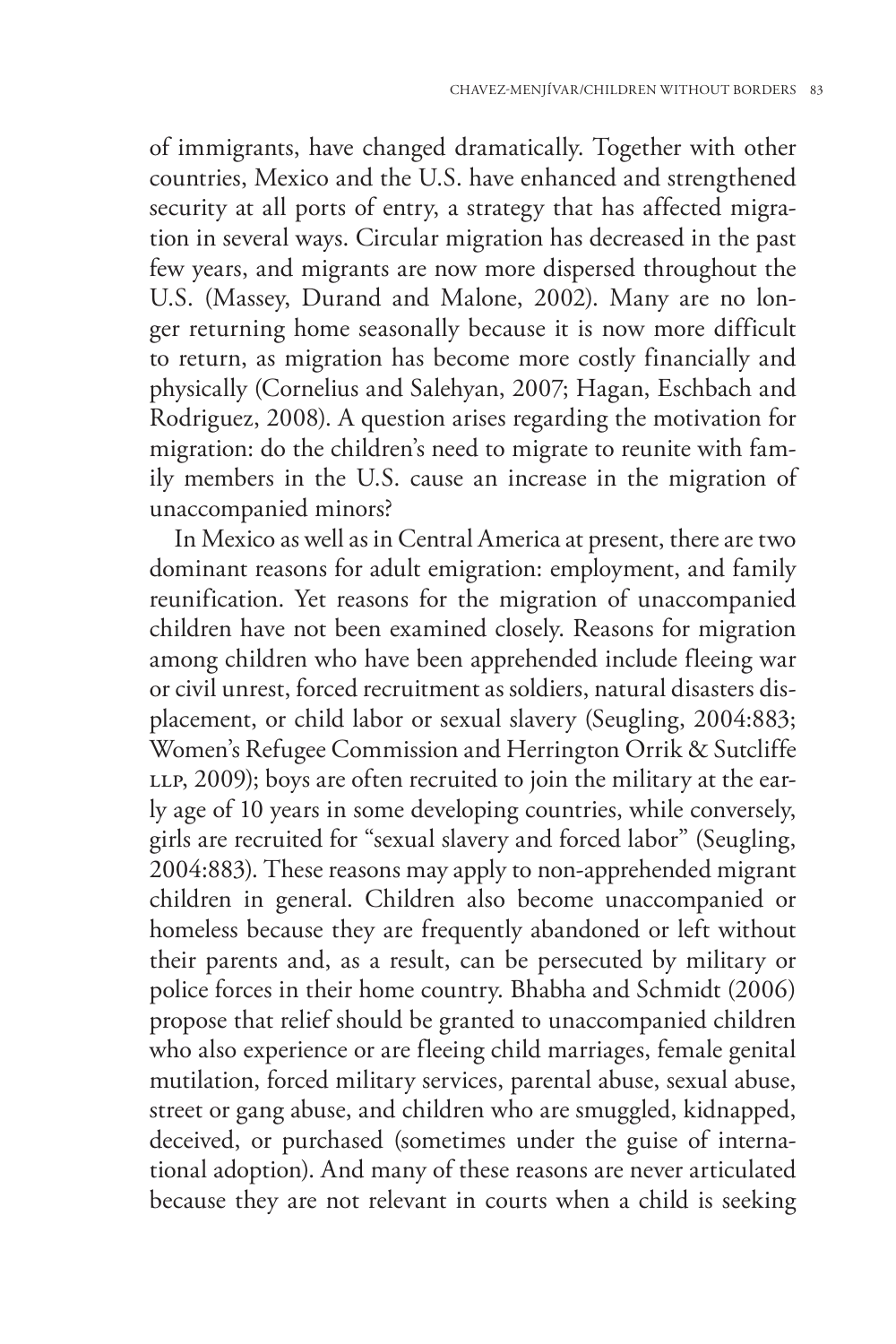asylum, but are indeed important in understanding this migration, as well as in devising policy to address it.

López Castro (2007), Corredor Bilateral and Save the Children Suecia (2006), Villaseñor and Moreno Mena (2006) and Gallo Campos (2004) have conducted demographic assessments of children who migrate alone.<sup>10</sup> One of their central questions is *why* these children migrate, why do they leave their communities? Results show that children seek migration for reasons not too different from those of adults: for family reunification, and to enter the workforce (Corredor Bilateral and Save the Children Suecia, 2006; López Castro, 2007; Valdez-Gardea, 2007; Villaseñor and Moreno Mena, 2006). It is noteworthy that indigenous children are more likely than non-indigenous children to choose migration for family reunification than for any other reason (Villaseñor and Moreno Mena, 2006). Corredor Bilateral and Save the Children Suecia (2006) conducted a survey in two cities on the Mexico-U.S. border: at the Young Men's Christian Association (ymca) shelter in Tijuana, Baja California, and at DIF shelters in Nogales, Sonora, during a five-month period from July to December 2005. Among repatriated children in Tijuana, the top reasons for migrating included the following: 42.3 per cent, family reunification; 28.1 per cent, work; 10.13 per cent, education; 5.12 per cent were already residing in the U.S., and 14.35 per cent mentioned other reasons, including to join their spouse/partner, to travel, to have a child, and that a smuggler left them behind.<sup>11</sup> In Nogales, Sonora, 68.2 per cent did not declare a reason, 15.5 per cent noted family reunification, five per cent mentioned to join the workforce, five per cent were already residing in the U.S., and the remainder declared that they were border residents, detained for drug trafficking, did not speak Spanish, left by a smuggler,

<sup>&</sup>lt;sup>10</sup>The Sistema Nacional para el Desarrollo Integral de la Familia (sNDIF) is a public institution in charge of implementing and accessing social welfare policies in Mexico.

<sup>&</sup>lt;sup>11</sup>In Tijuana, there were a total of 1 245 repatriated children during the fourmonth period. However, the data were cleaned, eliminating repeated cases, which left 938 cases for observation. The same took place at the DIF-Sonora and DIF-Nogales, which had 2 179 registered cases prior to data cleaning.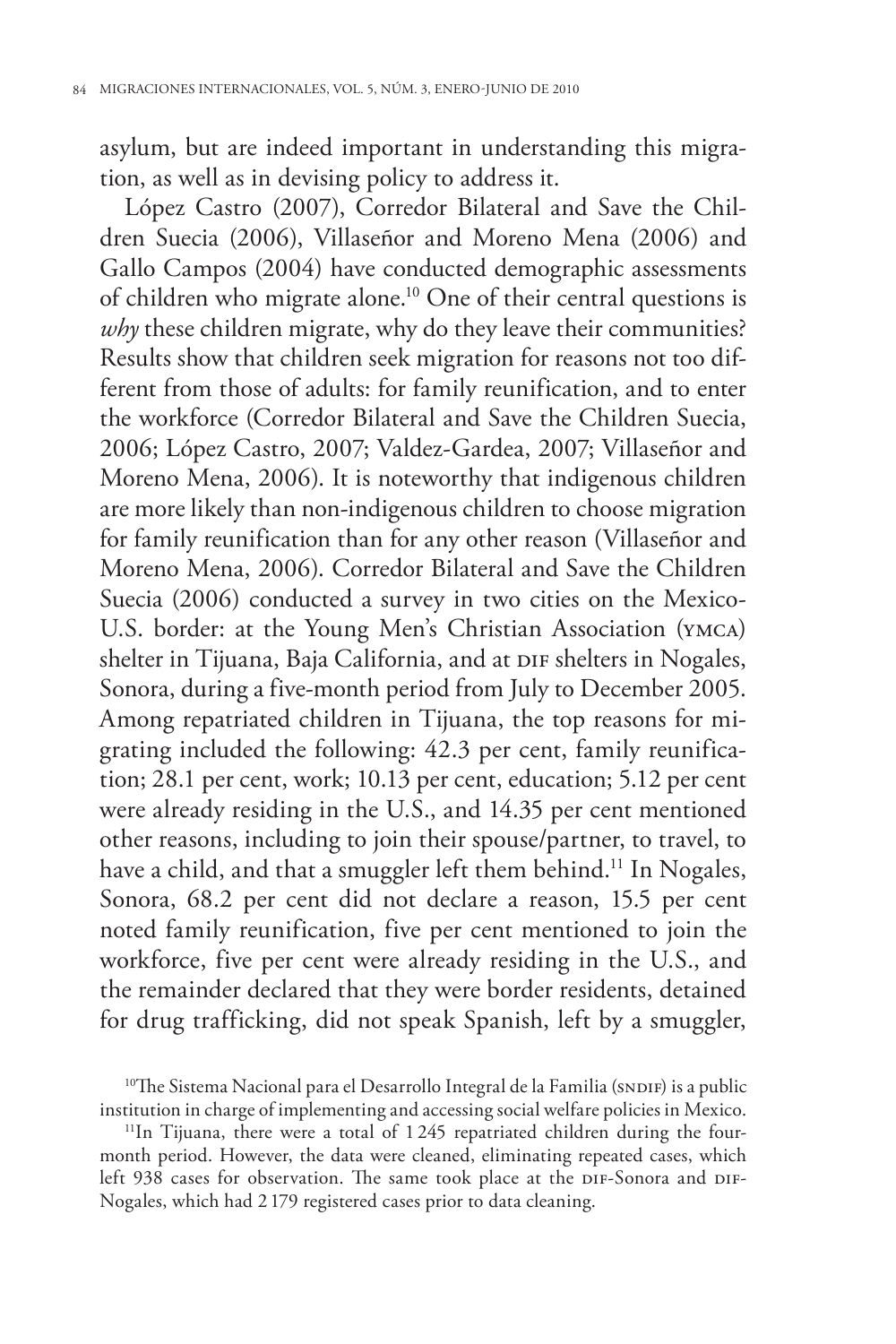and participated in human trafficking. These two surveys can provide a glimpse into the complexity of reasons for migration: although the majority of children in both locations mentioned family reunification and employment as the main reasons for migration, the distribution of reasons varied greatly between the two locales.

Motivations for migration also vary by nationality as well as by migration type: internal, or international. Central American children have migrated alone due to a combination of motivations that includes to escape the conflict and post-conflict violence that has ravaged their countries for over two decades, as well as to reunite with their parents or parent, usually their mother. Many Mexican children migrate internally to seek employment in northern Mexican states, while others migrate to seek employment in the U.S. The Albergue del Desierto conducted a four-phase study in the periods comprising 1990-1996, 1997-1999, 1999-2000, and 2003-2004 in Baja California among children who were repatriated and unaccompanied. In all phases, the reasons for migration were primordially economic or to seek employment (66.1 *vs*. 19.6 per cent in phase i, and by phase iv, this was 77 *vs*. 10.6 per cent). An additional question asked, which we think it is important to mention, was whether the children had found employment in the U.S.: in the first phase, 60 per cent of respondents worked in agriculture, services, landscaping, and construction. By the second and third phases these figures had dropped to 20 and 3.58 per cent respectively. One explanation for this change is that in the late 1990s, President Clinton signed new child labor laws that restricted children from working (Villaseñor and Moreno Mena, 2006). However, noteworthy, despite the decrease in children not reporting U.S. employment after migrating, children continued to migrate on the assumption that they would secure employment. In addition, it is important to note that many of the children seeking work opportunities already formed part of the workforce in their sending countries prior to migration.

A study by López Castro (2007) among children in a community in Zamora, Michoacán, Mexico, parallels the findings we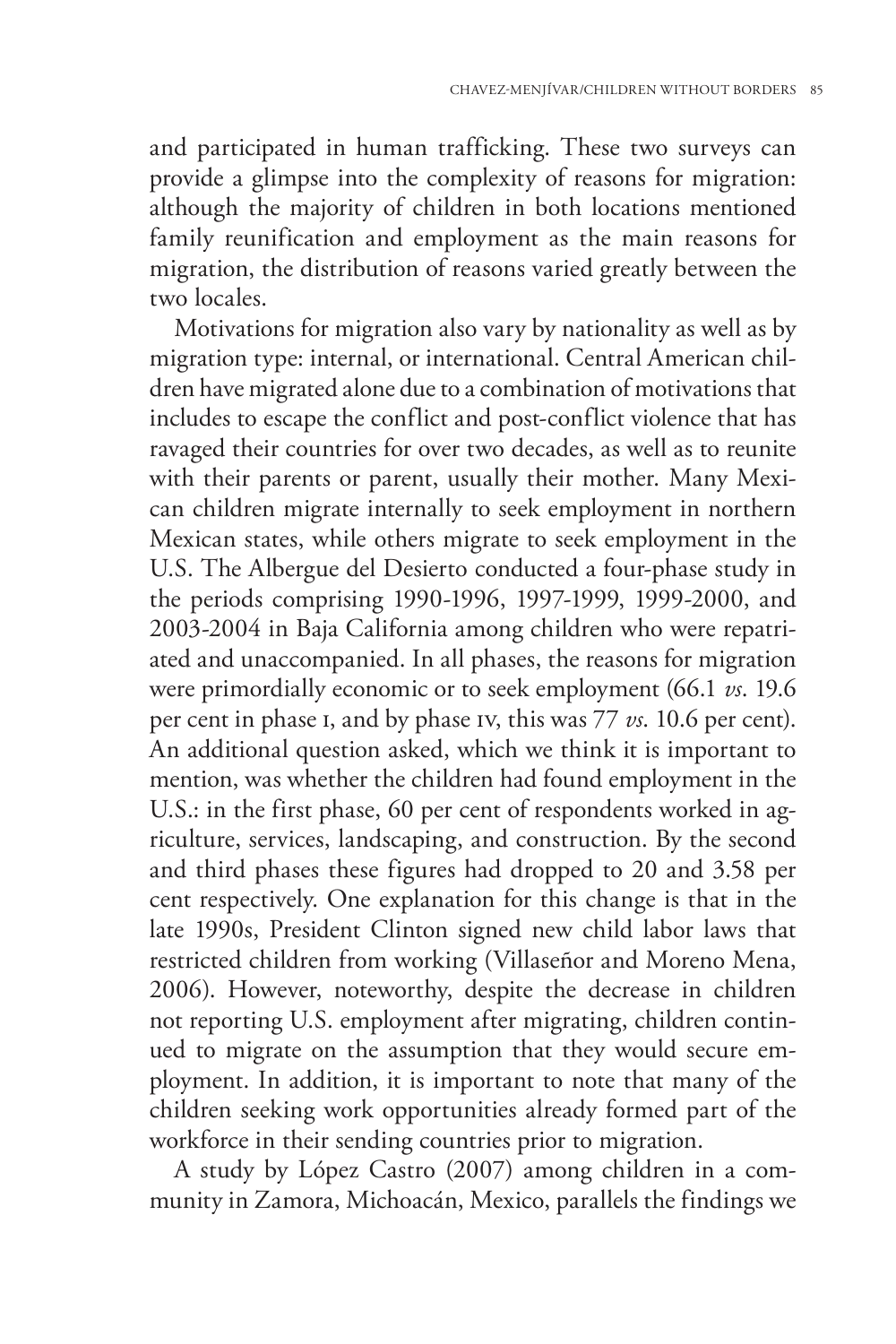noted previously; however, when the authors introduced the age variable, important differences in reasons for migration emerged. Thus, López Castro (2007), Méndez Navarro (2000), and Gallo Campos (2004) distinguish between children who migrate under the age of 12 years and those who migrate at 13 years of age or older. The authors found that children aged under 12 years tend to migrate for family reunification, while children 13 years of age and older migrate for economic reasons (López Castro, 2007). Children who were reunited with parents were usually *mandados a traer*, that is, their parents in the U.S. had requested that the children be brought to them (López Castro, 2007:552).

#### *Who Migrates?*

As important as age at migration is, the majority of the existing literature does not identify the specific ages of these children. Moreover, the literature fails to differentiate between migrants supported by parents and/or family members, and whether a child migrates accompanied or alone. This, in part, is due to the definitional entanglements that are exacerbated by multiple agents and agencies, which have differing interests and stakes in defining who is a child (or a minor). Although the migration of unaccompanied children is not a new phenomenon, the U.S. Department of Homeland Security only recently (and since the late 1990s, the Immigration and Naturalization Service [ins]) has documented the number of minors that they apprehend and detained. In Mexico, government officials have recorded an increase in the number of repatriated and detained youth (Casillas, 2009). The Red de Albergues de Tránsito operates 23 shelters along the Mexico-U.S. border, and all collaborate as a *network of shelters*. The number of children in shelters increased from 7620 in 2001 to 20130 in 2006. The total number of children in shelters during that five-year period totaled over 70 000; however, this total does not specify whether a child was counted more than once (Programa Interinstitucional de Atención a Menores Fronterizos, 2006). The majority of children who use these shelter services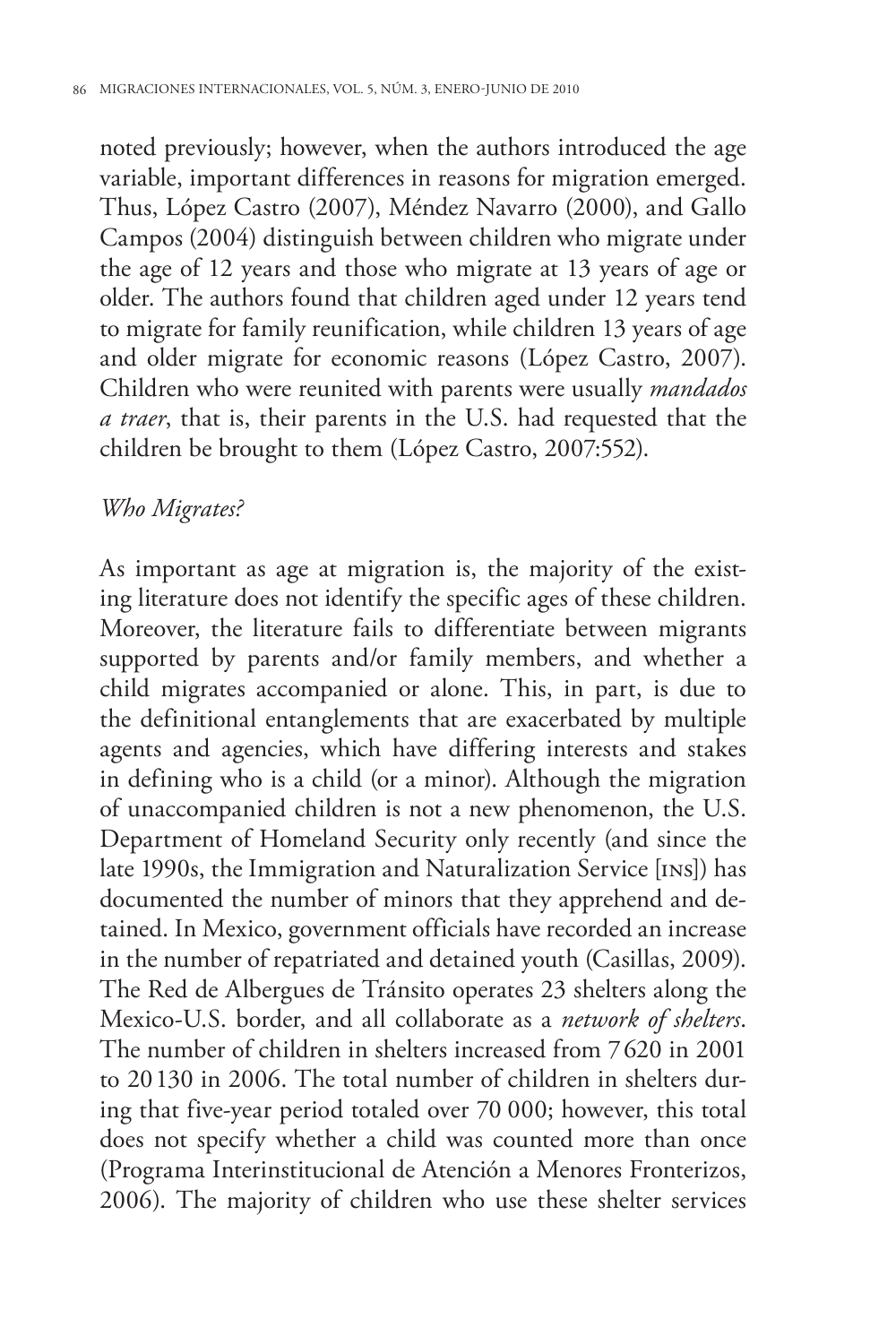are Mexicans; only two per cent were non-Mexicans. Nevertheless, these figures are only indicators of the increasing presence of children who migrate alone. And even if relative to adult migrants the proportion of children appears small, it should be noted that shelters and governmental and non-governmental agencies are beginning to take notice of their presence, attention that will likely be reflected in future data.

The U.S. Department of Homeland Security (DHS) has documented an increase in the number of minors who migrate alone to the U.S. and who are categorized as *unaccompanied alien children* (Haddal, 2007; Seugling, 2004). According to the DHS, in 2005 there were 1.3 million immigrant apprehensions, 114 563 of which involved individuals under the age of 17 years. Of those who were apprehended, only 7 787 were detained by the Office of Refugee Resettlement (orr), and from January to September, 35 078 minors had been deported (Haddal, 2007; Villaseñor and Moreno Mena, 2006). In Mexico, the number of repatriated and deported children also has increased in the last two decades (Villaseñor and Moreno Mena, 2006). The number of *apprehensions* by the U.S. Customs Border Patrol (CPB) is higher for Mexican nationals than for any other group; however, the nationality of those who are *detained* is greater for Central Americans than for Mexicans. This is due to different U.S. policies for the handling of minors of these different nationalities, differences that are being eliminated as of this writing. In 2005, of those who were detained, 82.9 per cent were from Central America (Haddal, 2007).<sup>12</sup> In 2008, the ORR had in their custody 30.8 per cent Hondurans, 27.4 per cent Guatemalans, 23.4 per cent Salvadorans, 10.6 per cent Mexicans, 3.2 Ecuadorians, 0.05 per cent Brazilians, and 2.7 per cent, other; 78 per cent were males and 13 per cent were below the age 14 (Dunn, 2009).

The Red de Albergues de Tránsito para Menores Migrantes y Repatriados publishes annual statistics on unaccompanied mi-

<sup>&</sup>lt;sup>12</sup>These figures include 31 per cent from El Salvador; 28 per cent from Honduras; 26 per cent from Guatemala; seven per cent from Mexico; one per cent from Brazil, China, Ecuador and Nicaragua, and four per cent, "other" (Haddal, 2007).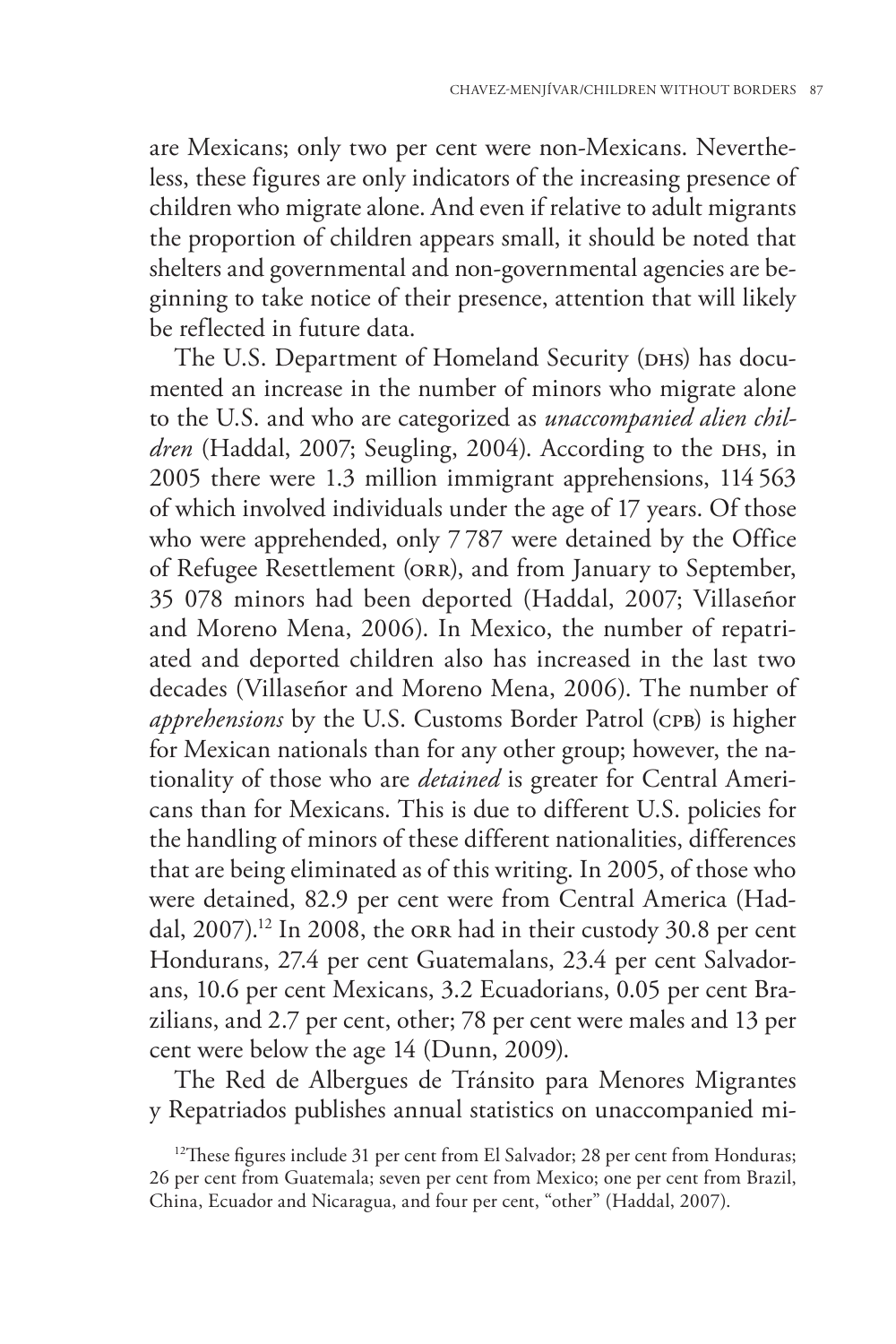nors. The following figures derive from the latest survey in 2006 and reflect the gender composition of this group. Pedraza (1991) notes that throughout Latin America, daughters are less likely and/or are not allowed to migrate alone, and when the desire to migrate is strong, females are required to convince their fathers. According to Davis and Winters (2001), fathers are more likely to resist the migration of their daughters than of their sons. Usually, daughters must "negotiate" their migration with their fathers (Hondagneu-Sotelo, 1994). In 2006, there were a total of 20 130 unaccompanied minors who were counted by the Red de Albergues, of whom 79 per cent were male (16 101) and 21 per cent were female  $(4\;400)$ ,<sup>13</sup> a breakdown that parallels general migration trends, in which males predominate. However, the number of females has increased since the early 1990s, when the breakdown between 1990 and July 1996 was 93.7 male *vs*. 6.3 per cent female. One of the main reasons for the difference in gender composition is that even young females tend to take part in domestic work and help care for their siblings (Haddal, 2007; Villaseñor and Moreno Mena, 2006). According to Bhabha and Schmidt (2006), there was a nearly symmetrical breakdown in gender for asylum applications submitted between 1999 and 2003:57 per cent for males, and 43 per cent for females.

Older children tend to migrate in greater numbers than younger children; however, there are many young children who are migrating at present, but studies fail to note whether a child was caught while in the care of a smuggler or of a family member. In 2006, the breakdown from the Red de Albergues was four per cent for children between the ages of cero and five years, 10 per cent for ages 6-12 years, and 86 per cent of children were aged between 13 and 17 years. The same can be observed with the number of children who were in orr federal custody in 2006: "79 % were children between the ages of 15 and 18, while 20 % of the children were between birth and 14" (Bhabha and Schmidt, 2006:18).

<sup>13</sup>The areas (Mexican states) included in these figures are Baja California, Coahuila, Chihuahua, Nuevo León, Sonora, and Tamaulipas.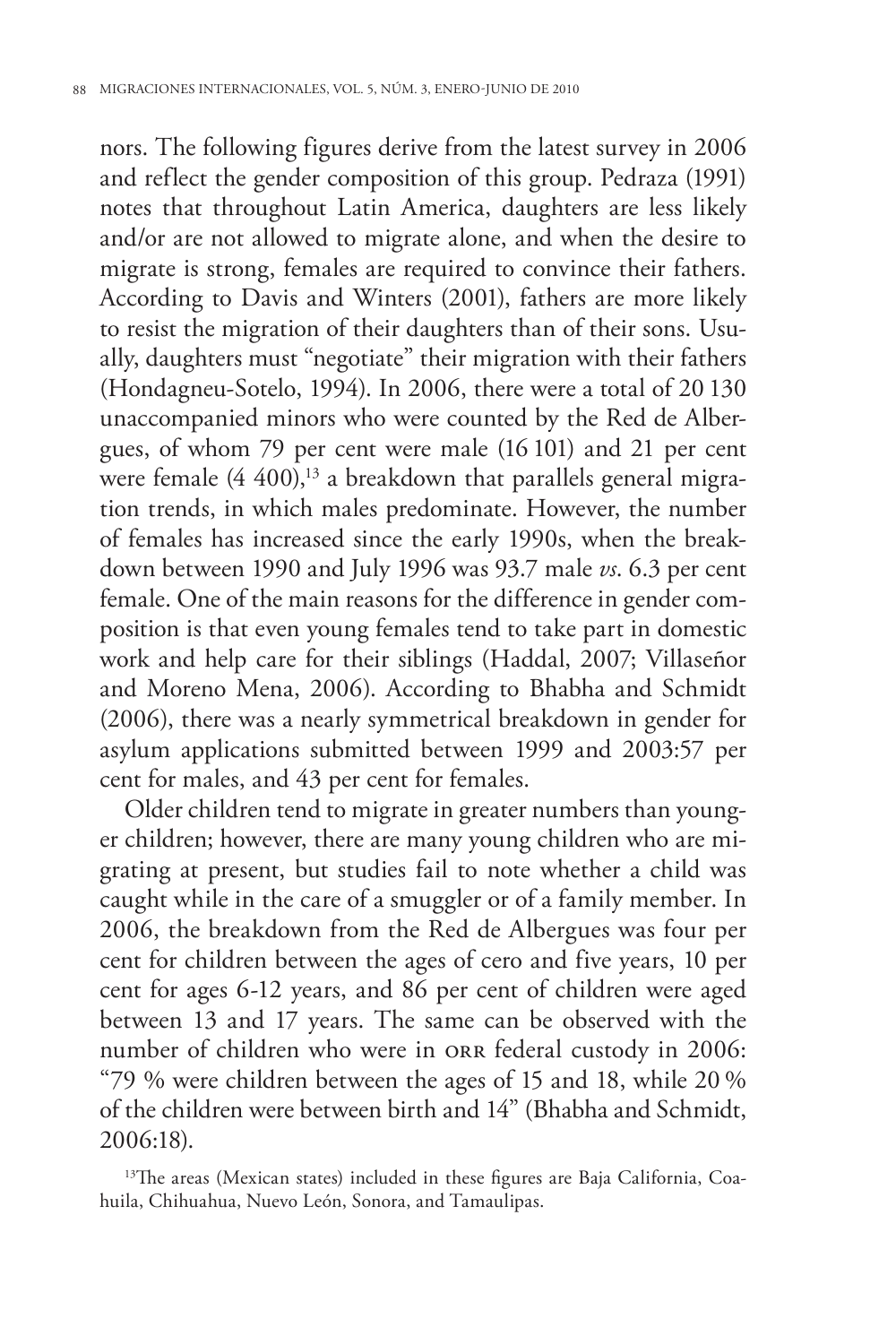# *Youth and Gangs and Repatriated Circular Migrants*

There is yet another type of unaccompanied minor that includes both males and females: those who are involved in gangs who are at times targeted as being terrorist suspects, as well as those who are not gang members but fit the profile. These minors can be "refugee gang youth," who may be escaping from gang violence, or minors who may very well be involved in the underground economy, but who are underage (see Narváez Gutiérrez, 2007, for a detailed account of the experiences of Central American youth gangs). Although it is not common practice, there are cases of minors who work in the migration industry and who are involved in human trafficking (Gallo Campos, 2004) and who due to their age are seen as being able to circumvent the law more easily. In addition, there are cases of children who are running away from participating in gang violence, or whose lives have been threatened by gang violence. Unaccompanied migrant children and migrant gang youth (or those perceived as such) are perhaps the most vulnerable population because they "travel through and are interpolated by multiple legal regimens (criminal, immigration, refugee, and human rights law) within and between nation-states" (Zilberg, 2007:61).

In the section in which we discussed reasons for migration, we briefly mentioned some groups of children in Tijuana and Sonora residing at the Mexico-U.S. border who participate in drug or human trafficking. In a recent study, Cordero Lamas (2009) analyzed a survey conducted by the DIF that examines children and the repatriation of circular minors in Ciudad Juárez, Chihuahua.<sup>14</sup> This group includes minors who are between 12 and 17 years of age and who live at the border and actively cross it, and who participate directly or indirectly in human smuggling (Cordero Lamas, 2009). The author notes that this population is largely being ignored because migration is often conceptualized

<sup>&</sup>lt;sup>14</sup> Encuesta para el menor repatriado de circuito, conducted from March to December 2007.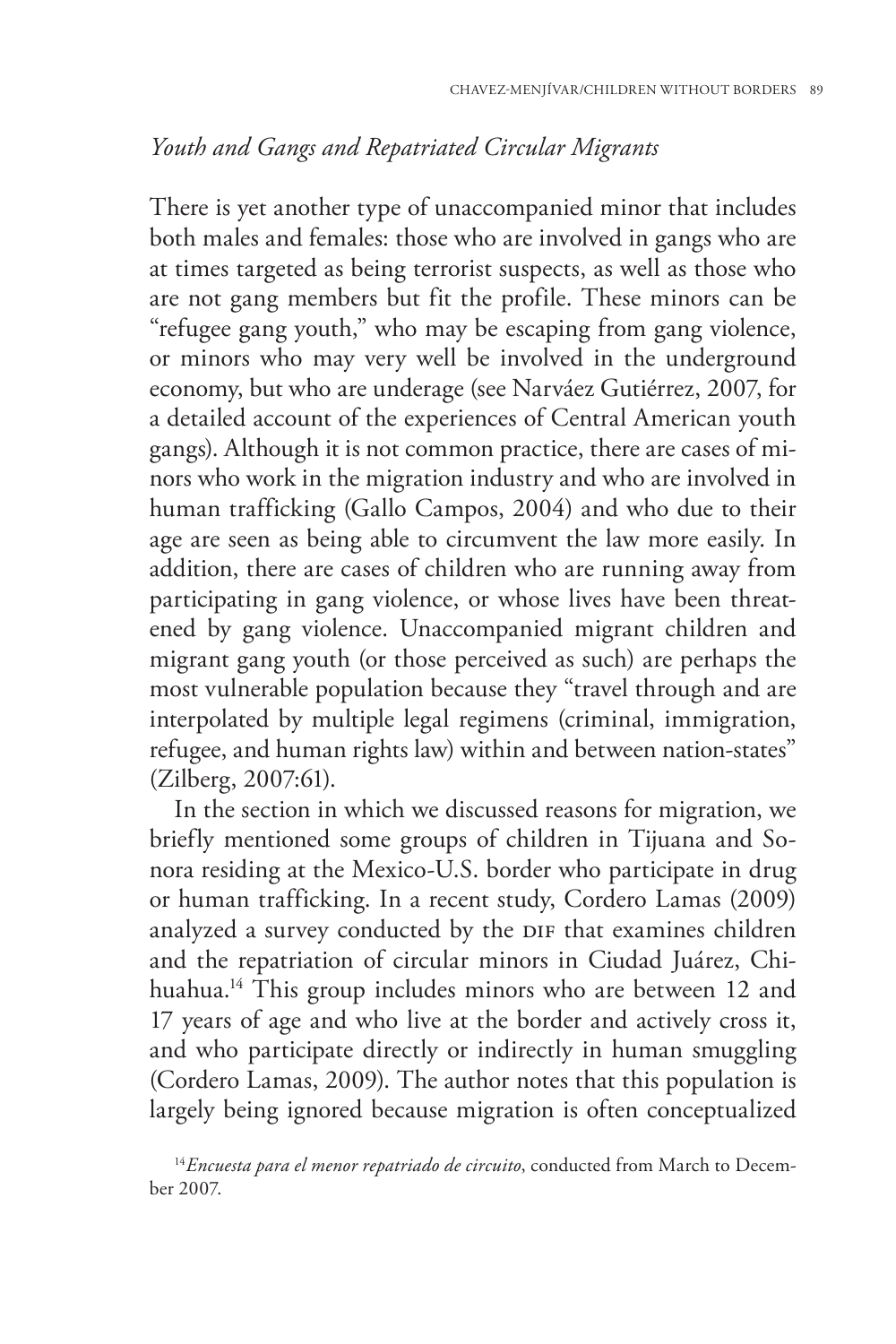as a linear process, and not a circular one, particularly among children. Hernández Sánchez (2008) states that these children are active participants in their own repatriation, and as such, are involved in complex social networks comprising both the *migration industry* and bilateral institutions (Cordero Lamas, 2009; Hernández Sánchez, 2008). The *migration industry* encompasses several services that are bought and sold to facilitate the activities involved at different stages in migration; these services can be either formal/informal or legal/illegal (Cordero Lamas, 2009).

These children reside at the border and are often victims of structural inequalities; they are, therefore, left to take part in the migration industry as a form of survival. Cordero Lamas (2009) uses several cases to illustrate the manner in which these children begin their migration with intentions of seeking employment, but after several attempts to cross the border, they settle for the trafficking trade. Examples are not gender-specific; the first case portrays a 16-year-old male who was repatriated 10 times in one year, and although in his first two attempts he set out to find employment, he subsequently joined the trafficking industry. Another case is that of a female who is also repatriated 10 times, but who begins to participate in trafficking on her  $7<sup>th</sup>$  attempt to cross the border. These children are the most vulnerable because they place their lives at risk, truncate their development, and must ignore their own well-being. They are also labeled and stigmatized as criminals, which positions them on the very bottom rung of social stratification (Cordero Lamas, 2009). Additionally, the majority of children who participate in this circular repatriation have families to support and live in the most disadvantaged sectors of border cities.

#### *How do Individuals Migrate?*

We now shift gears to identify certain substantive areas concerning the theme of unaccompanied minors, which can help us in shaping a research agenda for the future. Scholars have set forth varied theories to understand the *culture of migration* (Cerrutti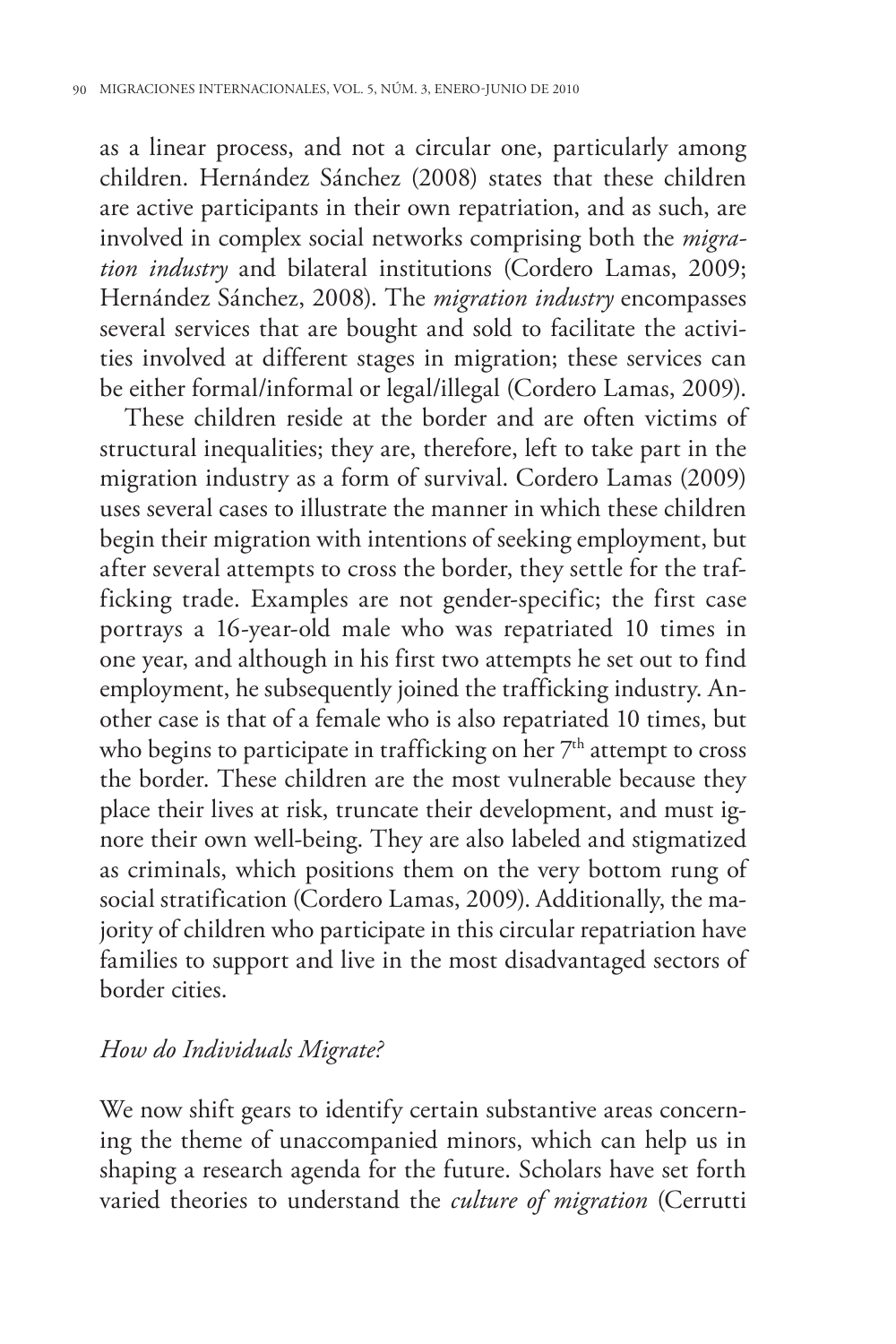and Massey, 2001; Díaz Gómez, 2002). Knowledge that is gained from others who have already migrated is frequently considered a form of social capital that sustains the processes of migration itself. The López Castro (2007) study in Zamora, Michoacán, notes that children, who are principally elementary and middle school students, are socialized about migration at a very early age (see also Mahler, 1999, for similar findings from El Salvador). López Castro (2007) finds that children often learn about migration not only through their family members, but also from classmates at school, friends from the street, and/or from those who have been deported and who have stories to share. These individuals are important actors in the formation of ideas about migration and the imaginary of what life is like in the North. Children often share stories about those who have made the journey and those who have not, creating a space for the *know-how* of migration, which then becomes a reference point that can be accessed at any time (López Castro, 2007:557). Migration becomes part of the identity of many, whether or not the child is the actor involved (López Castro, 2007). As López Castro (2007) observes, there is a *migration habitus* that is formed and reproduced in places where migration may not be an option, but where it is part of the identity formation of many.

The knowledge acquired becomes second nature to the majority, and affects those who are not necessarily involved directly in migration. Indeed, the migration of unaccompanied children is prevalent to such a degree in the community in which López Castro (2007) conducted his study that the return of these actors is expected, and to a certain point, the transnationalization of these youths contributes to the cultural, social, material, and ideological identity of many (López Castro, 2007). That is to say, there is a transnationalization of ideas, concepts, and culture that is in a constant state of flux (see also Levitt and Jaworsky, 2007). In some of the rural areas of Zamora, the migration of unaccompanied children has impacted their communities by decreasing the number of student enrollment in their schools from an average of 35 students to seven; thus, these communities experience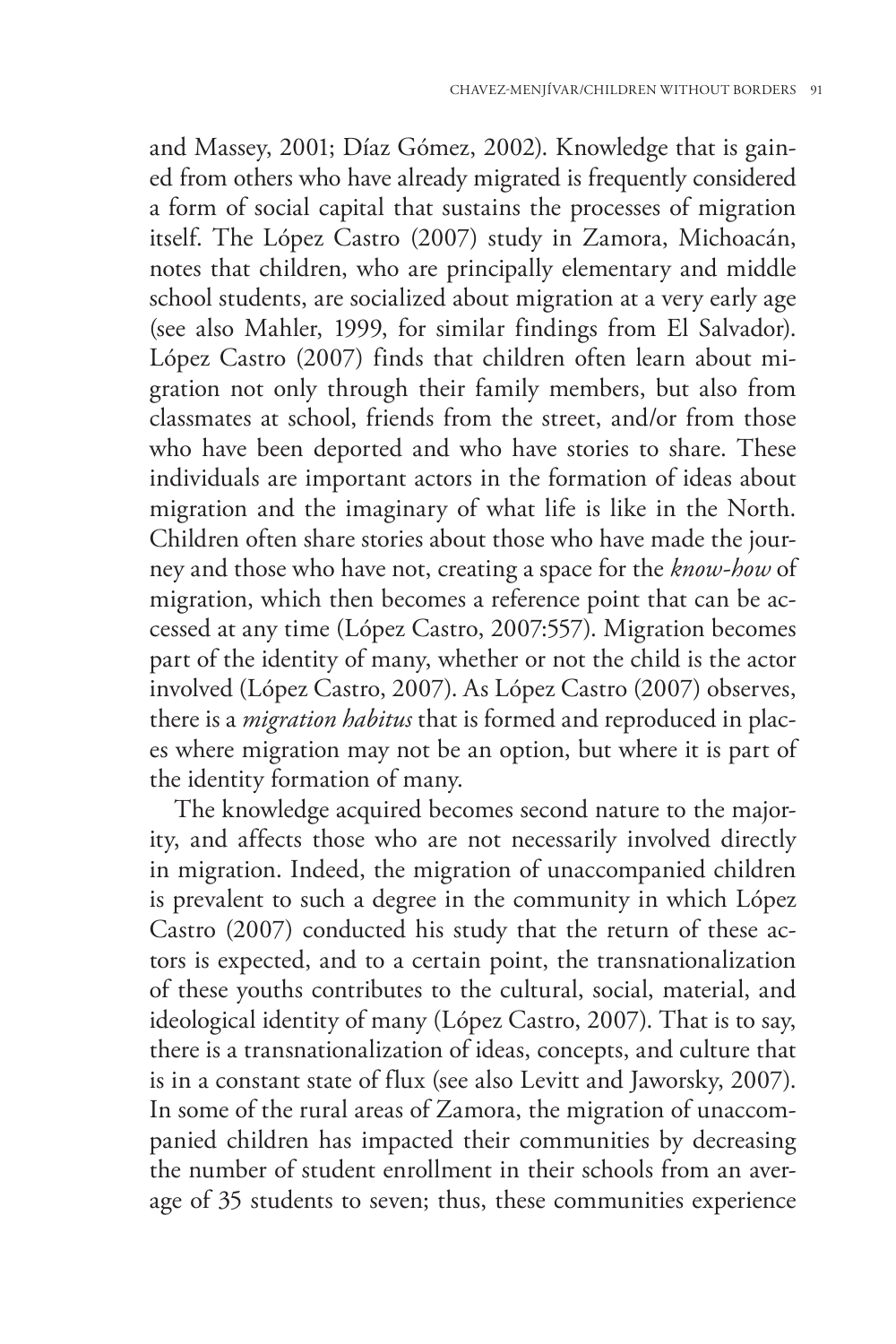a surplus of teachers. This may very well be an isolated case of how child migration affects a particularly community, but it is important to note that these minors are making decisions that have both macro and micro impacts.

# *The Journey of an Unaccompanied Immigrant Minor*

Villaseñor and Moreno Mena (2006) report that the most costeffective way to migrate is by plane because there are too many obstacles during a land journey that end in leaving migrants without funds before they reach the border. The journey for many children varies; some may take a plane from their sending communities and arrive thus at the border. Others take ground transportation, such as a bus or train. However, the arduous part of the journey involves crossing international borders. Smugglers often leave children en route when the children are physically unable to continue. The journey is even more difficult and complicated for children who must cross several international borders, particularly Central Americans, among whom the dangers faced multiply (Casillas, 2006, 2009). On the Mexican side of the Guatemala-Mexico border, as well as Mexican side of the Mexico-U.S. border, there are various institutions and shelters that assist migrants, including children. On the southern Mexican border, several of these are concentrated in Tapachula, Chiapas, and on the northern Mexican border, these are located at major entry ports, including Mexicali, Tijuana, Ciudad Juárez, Agua Prieta, Nogales, Nuevo Laredo, and Matamoros. Some children arrive initially at these shelters; once there, they decide how they will cross the border.

Eschbach *et al*. (1999) describe in detail the harsh experiences that migrants endure on attempting to cross the Mexico-U.S. border, including becoming lost in the desert, dying from dehydration, being bitten by snakes, drowning while crossing the river, and being robbed, beaten, or raped by criminals (Eschbach *et al.*, 1999). But such dangers are not found only at the northern Mexican border. There are harsh and life-threatening dangers that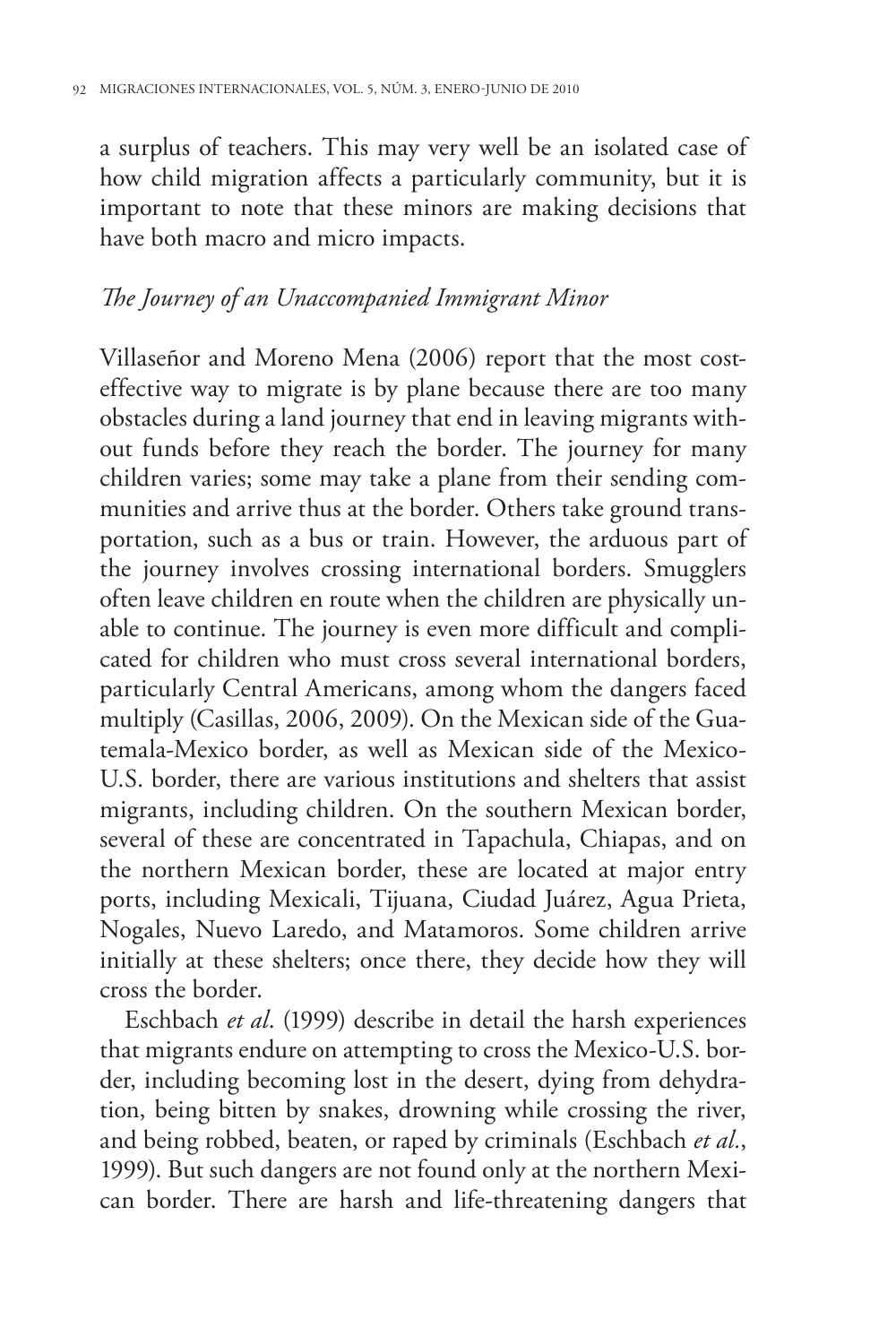migrants, particularly Central Americans, experience while crossing through Mexico, similar to those that Mexicans experience on attempting to cross the Mexico-U.S. border (Eschbach *et al.*, 1999; Gaucin, 2005; Hagan and Ebaugh, 2003; Liu, 2002; Menjívar, 2000; Singer and Massey, 1998). Central Americans who migrate through Mexico frequently encounter extortion as they cross the Mexico-Guatemala border and throughout Mexican territory, and often are left to use the train as a means for transportation (Casillas, 2006, 2007; Gaucin, 2005). Indeed, in her study of Hondurans, Sládková (2007) found that it is the most impoverished Hondurans, those who either begin their migration with little money or who lose it all along the way, who rely on the *beast*, as the train that the Central American migrants take is called, as the main mode of transportation to cross Mexico. The experiences on the train are tragic, as many hop on the train and ride the rails under the trains' boxcars, practices that often result in death or in migrants losing a limb/s (Gaucin, 2005; Sládková, 2007).

Menjívar (2000) discusses both the brutal experiences that Central American women face during the journey through Mexico, as well as the forms of assistance that these migrants receive throughout their journey. Cerrutti and Massey (2001) note that women are less likely to migrate alone; women who migrate alone are often more exposed to dangers and vulnerabilities than men. Massey *et al.* (1993) and Menjívar (2000) report that migrants, both women and men, often avoid such dangers by relying on informal social networks, but frequently this is not sufficient (Menjívar, 2000). Unaccompanied migrant children, on the other hand, are more vulnerable than adults because they lack the protection of a caregiver (Bhabha, 2000; Seugling, 2004; Workman, 2004), do not usually have access to well-developed networks of information, and are seen as dependents and powerless.

## *Bilateral Institutions*

There are at least five bilateral institutions through which unaccompanied migrant minors must go in both Mexico and the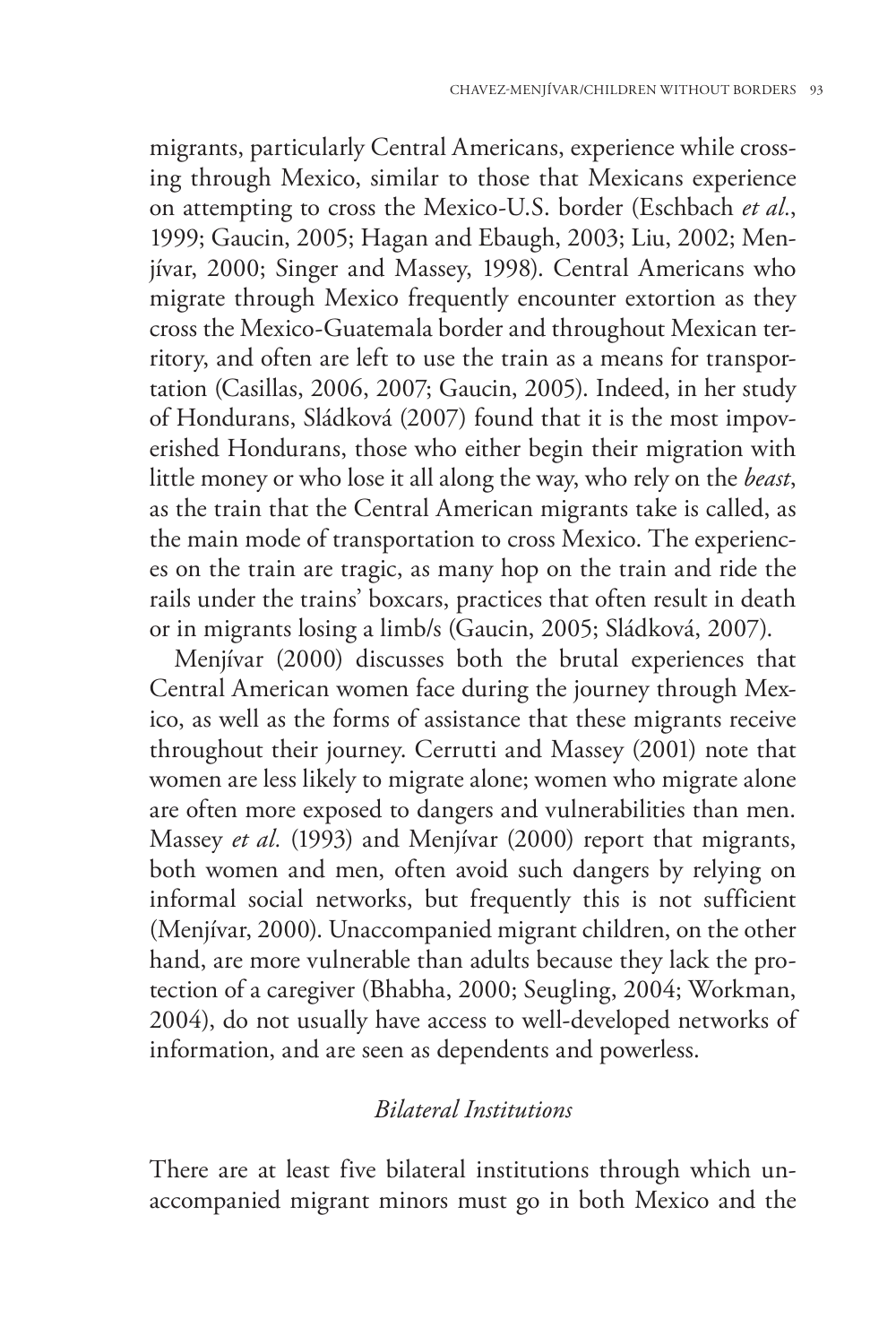U.S. throughout the course of being apprehended and repatriated (Gallo Campos, 2004). In addition, the detention and apprehension of an unaccompanied child can involve up to 15 different federal agencies (Thompson, 2008). In this section, we describe some of these institutions in the U.S. and then those in Mexico, to provide a picture of the cumbersome bureaucratic steps through which these children navigate. Unaccompanied children can be detained by either the U.S. Customs and Border Patrol (CBP), the U.S. Coast Guard, or Immigration and Customs Enforcement (ice) 15 during their attempts to cross the border, on being in transit, or in the interior of the country (Byrne, 2008; Dalrymple, 2006). After being detained, children are placed in a detention center under the custody of the DHS, which determines whether a child is under the age of 18 years and unaccompanied.16 If a child meets these criteria, s/he is transferred to the Office of Refugee and Resettlement (ORR); otherwise, they remain in custody of the DHS. Age is often verified through birth certificates, testimonies, or forensic tests such as dental, wrist, or bone x-rays (Byrne, 2008; Nugent, 2005-2006; Smythe, 2004). These types of age verification have been criticized by medical experts, and it is believed that information obtained by means of these tests results in the misclassification of children as adults in detention facilities (Byrne, 2008:18; Nugent, 2005-2006; Smythe, 2004).

U.S. immigration agencies have undergone several structural and organizational changes over the past 20 years that have directly affected unaccompanied minors. From 1987 to the mid 1990s, the former Immigration and Naturalization Service (ins) and the Community Relations Service (crs) agency shared the responsibility for the care for unaccompanied minors (Byrne, 2008). However, due to budget cuts, the ins/ice was left alone to handle

tablished by the DHS: "a child who has no lawful immigration status in the United States; has not attained 18 years of age; and with respect to whom there is no parent or legal guardian in the United States; or no parent or legal guardian in the United States is available to provide care and physical custody" (Haddal, 2007).

<sup>&</sup>lt;sup>15</sup>These three agencies are all subsidiaries of the Department of Homeland Security (DHs).<br><sup>16</sup>A child is considered unaccompanied if they meet the following definition es-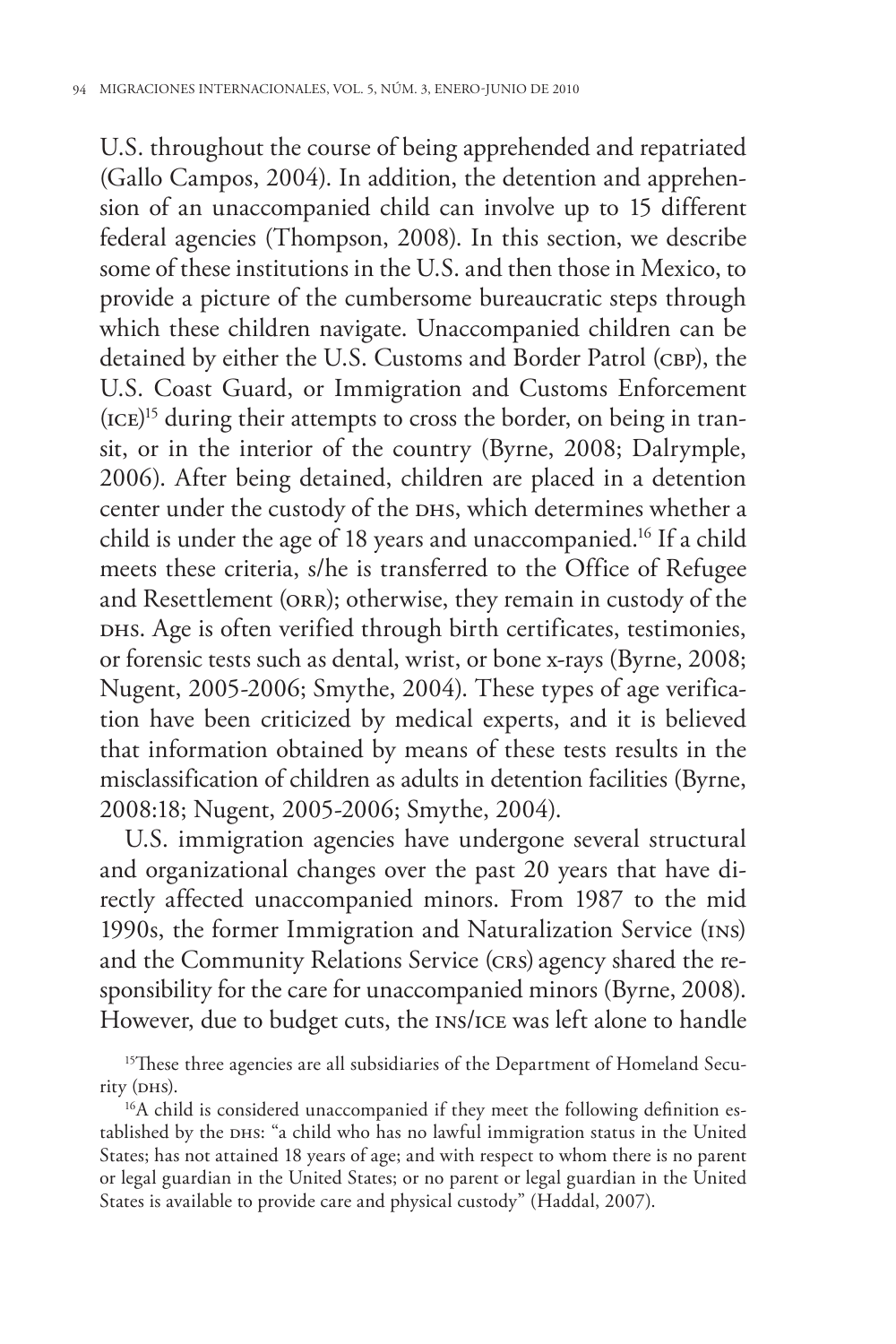both the enforcement of the law (and the prosecution of same) and the care giving of the children at the same time (Workman, 2004), a dual role that has eliminated any confidentiality that the child could have (Ehrenreich, Tucker and Human Rights Watch Children's Rights Project, 1997). In addition, it was found that children did not have access to legal counsel, and the majority were not aware of their rights; they were even less knowledgeable of the U.S. legal system or of the English language (Dalrymple, 2006).

A survey of current scholarship on unaccompanied minors in the U.S. shows that in the past 10 years, many problems were encountered concerning the manner in which detention centers staff and immigration agents treated unaccompanied minors (Bhabha and Schmidt, 2006; Byrne, 2008; Ehrenreich, Tucker and Human Rights Watch Children's Rights Project, 1997; Office of Inspector General, 2005; Smythe, 2004). An important study conducted by Ehrenreich, Tucker and Human Rights Watch Children's Rights Project (1997) revealed that even prior to the tightening of laws after 2001, children were kept in "inhumane" and "prison-like conditions" for extended periods. Examples of degrading treatment that unaccompanied minors experienced range from being held with juvenile criminal offenders, not being informed of their rights, inaccessibility to legal counsel, wearing prison-like uniforms, and being subjected to shackling or handcuffing, while others were not allowed to have contact with their families (Bhabha and Schmidt, 2006; Ehrenreich, Tucker and Human Rights Watch Children's Rights Project, 1997; Women's Commission for Refugee Women and Children, 2007). Conditions under the former ins "were inhumane and inappropriate for children" (Byrne, 2008:19), and similar studies by Amnesty International (2003), by the Women's Commission for Refugee and Children (2007), and a study commissioned by the Department of Homeland Security (Office of Inspector General, 2005) all reached similar findings (Bhabha and Schmidt, 2006).

Since the former ins was charged with the role of arresting, deporting, imprisoning, but also caring for and protecting the legal rights of unaccompanied minors, "human rights organiza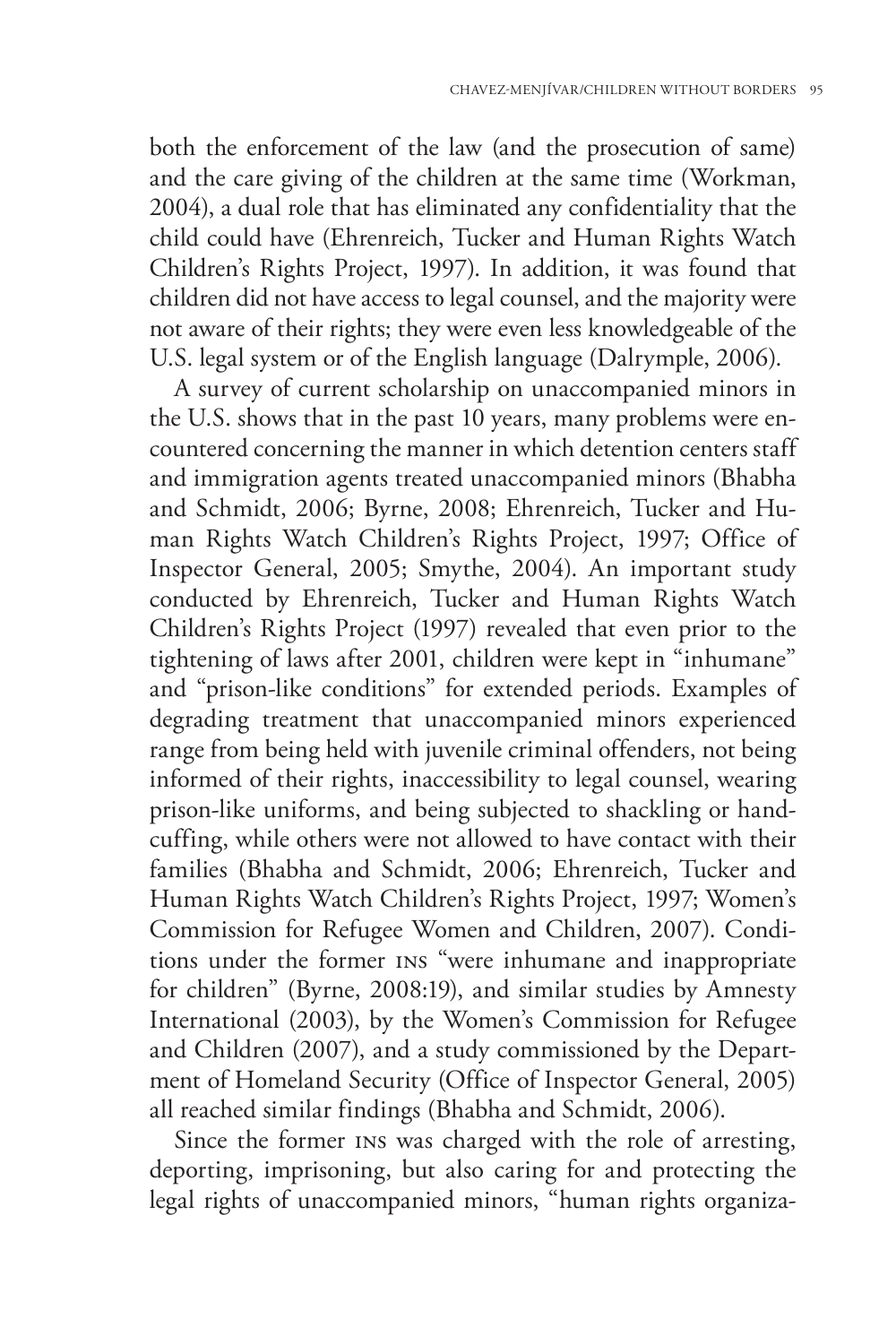tions, religious groups, and political leaders" lobbied for a non-ins organization to assume and investigate the "best interest of the child" (Byrne, 2008:22), which would also address the contradictory functions of the former ins. After September 11, 2001, Congress passed the Homeland Security Act (hsa) of 2002 and created the Department of Homeland Security (DHS), changes that led to the reorganization of the ins into three divisions: Citizenship and Immigration Services (cis); Immigration and Customs Enforcement (ice), and Customs and Border Protection (cbp). These divisions currently engage in the role of arresting, deporting, and imprisoning, but are no longer the "caretakers" of unaccompanied migrant children. Thus, in 2003, HSA transferred the custody of unaccompanied alien children to the Administration for Children and Families (ACF) Office of Refugee and Resettlement (orr), a division within the Department of Health and Human Services (hhs) (Levinson, 2008; Women's Refugee Commission and Herrington Orrik & Sutcliffe LLP, 2009:7). The orr then created the Division of Unaccompanied Children's Services (DUCS), whose goal is to move away from the previous INS criminal justice culture toward a greater social services approach (Women's Refugee Commission and Herrington Orrik & Sutcliffe LLP, 2009). As of May 2009, there were more than 41 ORR facilities in 10 different U.S. states.

The DHS acts as a "gatekeeper" to determine who is sent to an orr facility or who remains in an adult detention center (Nugent, 2005-2006). For the most part, the orr has attempted to fulfill the recommendation under the Flores Agreement.<sup>17</sup> Byrne (2008) notes that there has been improvement since ORR took over in 2003; in the main, children are housed in secure facilities, have access to educational and health treatment, and the amount of their time spent in detention has been reduced substantially. One irregularity that remains in place is the violation of confidential-

17The Flores Settlement resulted from the Flores *vs*. Reno lawsuit by the former ins, which stipulated that unaccompanied minors would be in "less restrictive environments" and should be transferred from DHS to DUCS custody within 72 hours, among other recommendations.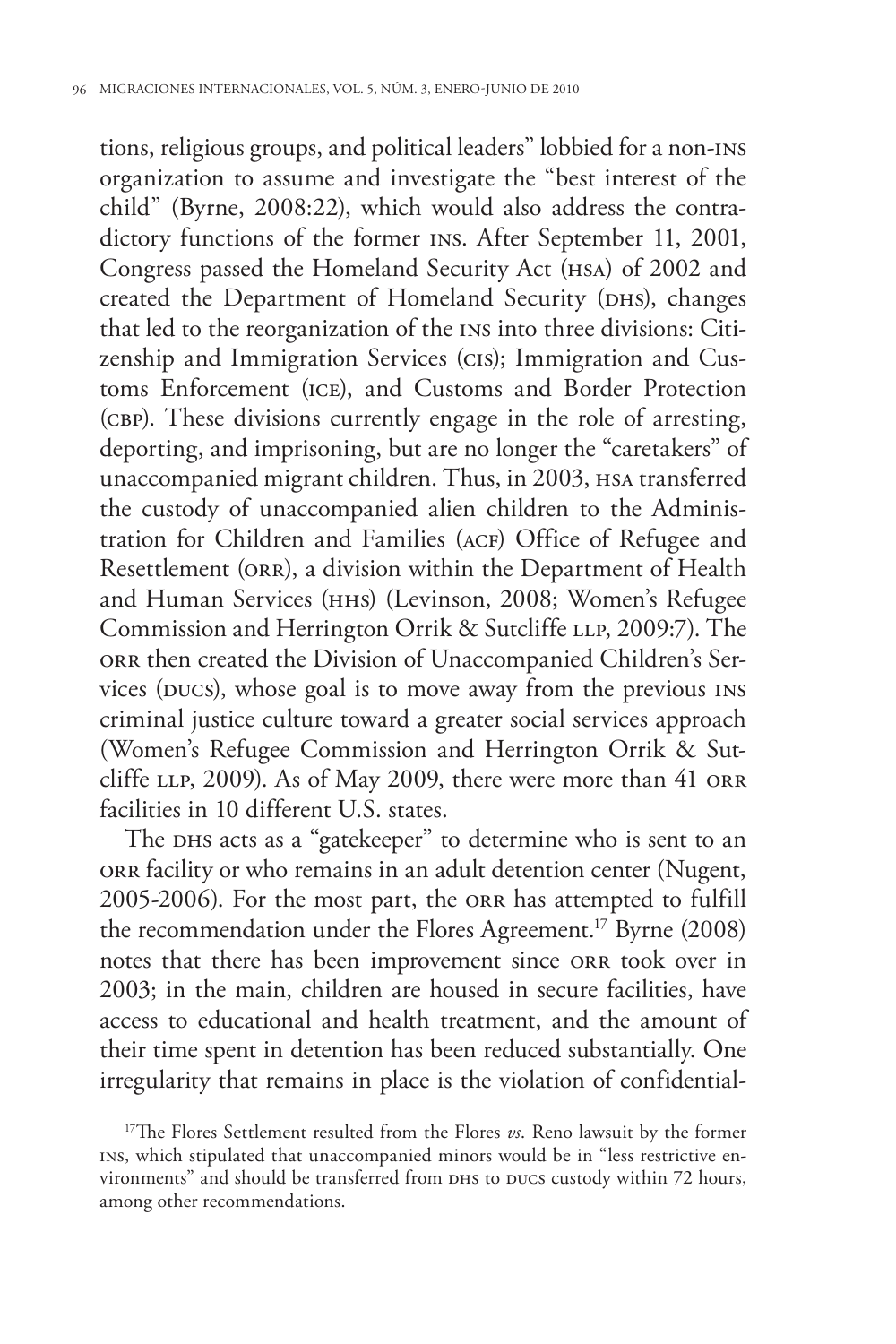ity (Women's Refugee Commission and Herrington Orrik & Sutcliffe LLP, 2009). Byrne (2008) finds that immigration prosecutors may at times have access to some of the files under the orr that contain sensitive information. In addition to Byrne's findings, a recent Women's Refugee Commission's and Herrington Orrik & Sutcliffe LLP (2009) report adds that children are often inappropriately retained in custody, unaccompanied children are not transferred within 72 hours, and pucs increasingly places children in prison-like settings where they remain without access to legal representation. A recent effort to address these irregularities is found in the passing of the William Wilberforce Trafficking Victims Protection Reauthorization Act of 2008 (TVPRA), which was signed by President Bush on December 23, 2008. This Act requires the enhancement of further services, protection, and care (Dunn, 2009).

Studies conducted in Mexico fill some of the gaps identified in the U.S. studies. The repatriation process includes the collaboration of four institutions: U.S. immigration authorities; the Mexican Consulate; the Mexican agency that controls immigration—the National Institute for Migration (Instituto Nacional de Migración, inm)—, and the National System for the Integral Family Development (Sistema Nacional para el Desarrollo Integral de la Familia, sn $DIF$ ) (Gallo Campos, 2004). In 1996, the United Nations International Children's Fund (UNICEF), the INM, and the DIF collaborated to establish a program denominated Atención a Menores Fronterizos o Repatriados, whose purpose was to reduce the risks that children in vulnerable situations encounter, whether the child was found at the northern or southern border. One of its objectives is to establish a bilateral agreement with the U.S. that would ensure that the repatriation process for minors would respect children's human rights and provide a secure and safe return to the child's country of origin and family integration (Gallo Campos, 2004). Another of the inm functions is to collect data on all of the children involved, including unaccompanied, separated, or local border children. Children who are unaccompanied are usually channeled to one of the local shelters, part of the Red de Albergues, or the DIF.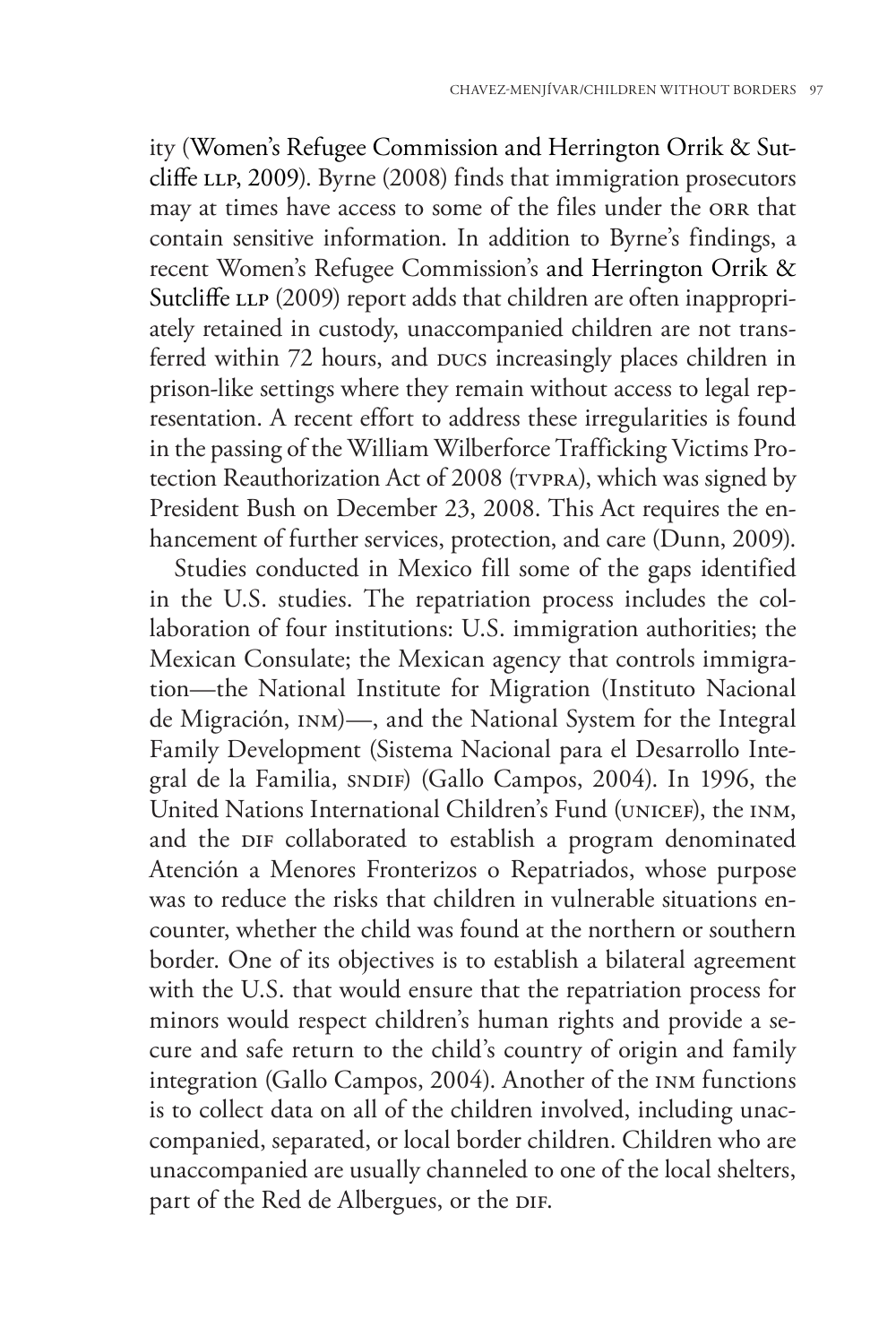Part of the repatriation process includes notification by U.S. immigration authorities (the DHS) to the Mexican immigration authority (inm) concerning the number of children that it will repatriate, provision of the general demographics of each child, and reporting on the time and place of repatriation. The children are then placed in the hands of the Mexican Consulate; however, there have been cases of children who are repatriated without any Mexican government agency being contacted.18 The Mexican Consulate then channels the children to inm facilities, where they are interviewed and inspected to ensure that they exhibit no physical abuse or health problems. When the inm finishes the processing, the child is then sent to one of the shelters if she/he is unaccompanied; otherwise, the parents are notified. Local children who are 14 years of age and over are given the option to leave voluntarily. In the case of an unaccompanied minor, there is an attempt to locate family members once the child is in the care of a shelter. Here we would like to underscore the dearth of data sources pertaining to unaccompanied minors. These are limited to data that are collected by the inm and the Red de Albergues for Mexico; for the U.S., these data come from Border Patrol statistics on apprehensions, and include information on detainees from the ORR as well.

As a final note, not all bilateral agreements are followed in either country. The U.S. fails to abide by the repatriation schedule (the schedule for repatriation should be between 8:00 a.m. to 3:00 p.m.); only two of 11 cities follow this schedule (Gallo Campos, 2004). Similar to what occurs in the U.S., there are also confidentiality violations within Mexico's inm and the Red de Albergues, where information on the children can be accessed by outside sources.

# *Separation and Trauma*

Gallo Campos (2004) conducted an evaluation of the inter-institutional Mexican agencies that deal with unaccompanied minors

<sup>&</sup>lt;sup>18</sup>Children may be repatriated at the time of interception and may be voluntarily returned to Mexico, but sometimes children are returned during the hours when the Consulate is unavailable.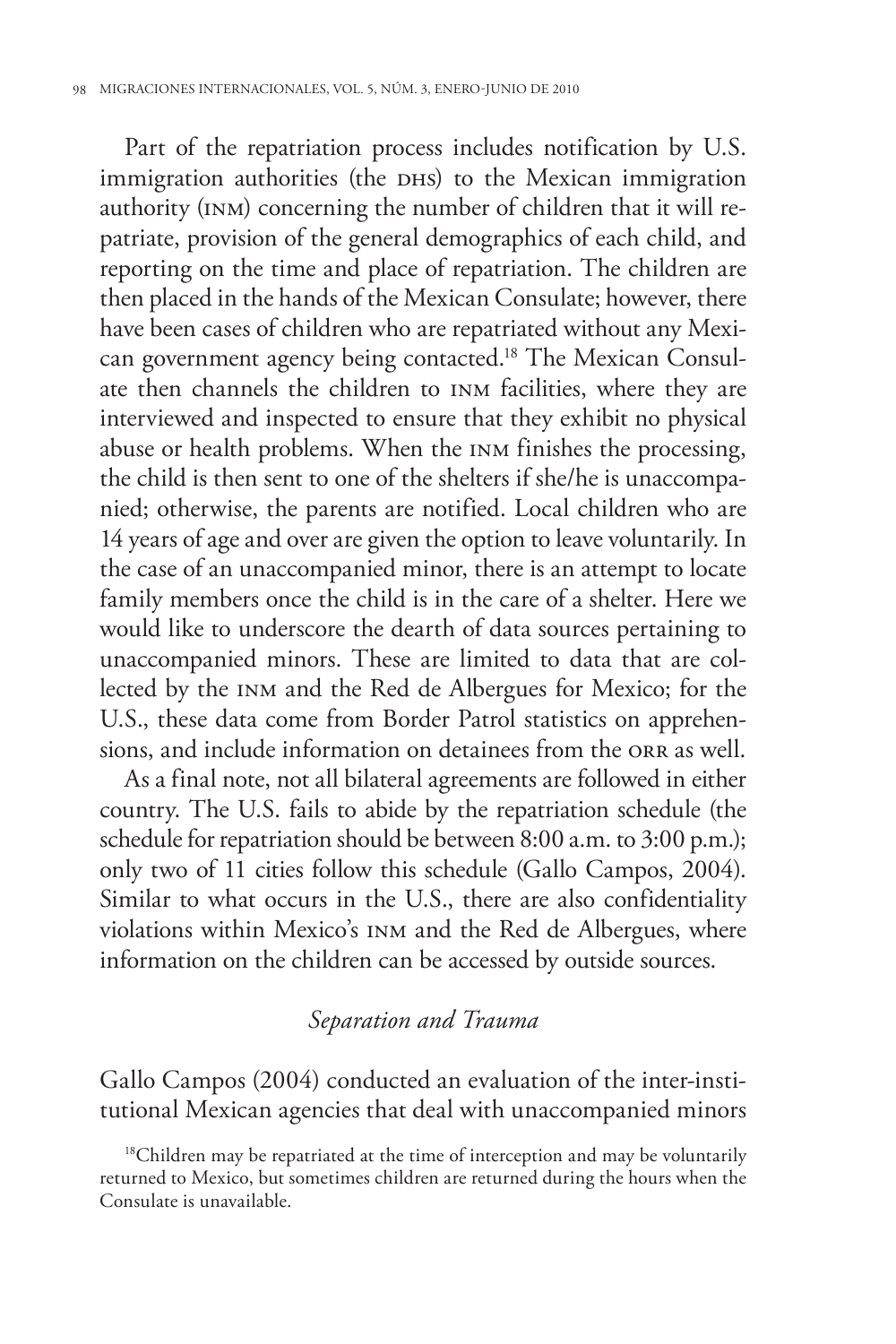in 11 border cities. She found that at times, children who migrate accompanied are separated from parents or family members at the time of apprehension; they are then repatriated to different localities, leaving the youth unaware of their parents' whereabouts. During their time in the care of the DIF, many of these children are unable to locate family members and do not know how to begin to find them, which makes them anxious and worried. Consequently, the stress of being separated leads many of these children to migrate once again, in the hope of locating their parents.

The Gallo Campos (2004) study also found that at that time, children were also being housed in detention centers with adults. This can take place if at the time of apprehension, all who are detained are placed under DHS custody; children are transferred to orr facilities or repatriated only when age is determined. As it occurs in the U.S., at times detention centers in Mexico do not have sufficient capacity to house all the detainees, and sometimes the inm also lacks space for repatriated youth. Furthermore, Gallo Campos (2004) found that not all agencies were working toward family integration; in fact, only five of the 11 cities surveyed participated in programs to aid unaccompanied migrant children in locating their parents, and no shelter verified the safe arrival of these children once they were returned to their communities. Furthermore, two shelters were reported to have required the youth to work to save funds for their return home. To date, there are several studies that document these and similar irregularities in detention centers, during the repatriation process, and the manner in which immigration agents work with youth (Bhabha and Schmidt, 2006; Brane, Women's Commission for Refugee Women and Children and Butera, 2007; Dunn, 2009; Levinson, 2008; Thompson, 2008; Women's Refugee Commission and Herrington Orrik & Sutcliffe LLP, 2009).

Similar to the U.S. and other immigrant-receiving countries, Mexico does not recognize family abuse as a motive for migration. Thus, in efforts to fulfill the mandate of family reunification, many children are returned to the communities and families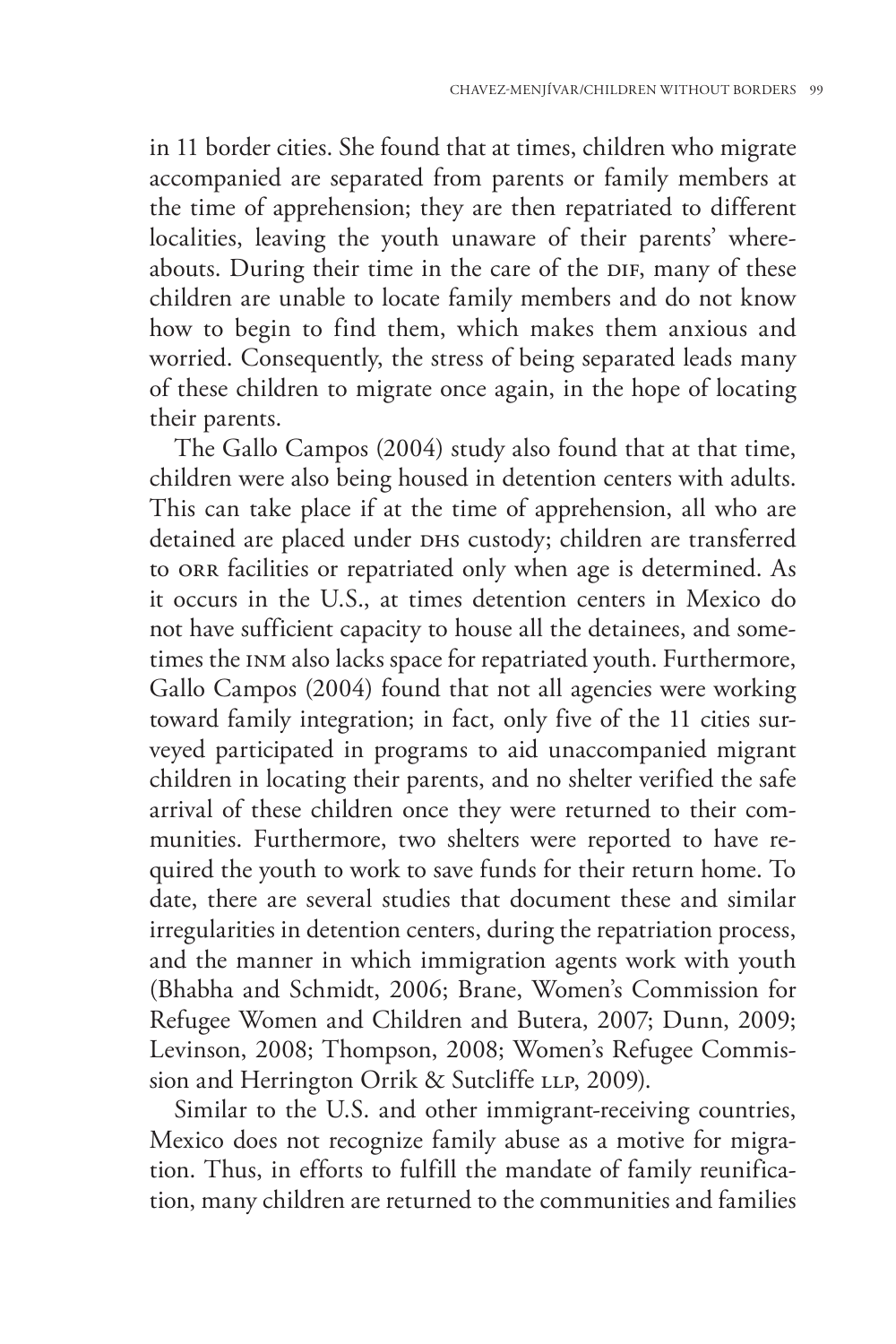from which sometimes they initially fled, which may place the children at risk of further harm or abuse. Another dilemma that several institutions in charge of handling unaccompanied migrant children face is the increased migration of indigenous populations. Many caseworkers on both sides of the border are ill-equipped to communicate with these children in their native languages; the situation of this subgroup of children is not always understood, and their family members are often more difficult to locate (Villaseñor and Moreno Mena, 2006). But in early 2009, high-ranking Mexican diplomats signed an agreement with the U.S. government to ensure "safety measures for the removal of women, children and those with disabilities" (Solís, 2009).

It seems prudent to explore the children's perspective in order for the system to cater to their actual needs and effectively implement policies that can help them, rather than to continue to alienate them or dismiss their rights. Nevertheless, few studies have made this objective a central aim, and only some mention the emotional stress that children experience as they are detained. These studies, although commendable in other ways, lack concrete examples and the empirical research necessary to untangle the complexities encountered in the multiple dimensions of the minors' experience (Piwowarczyk, 2005-2006).

Piwowarczyk's (2005-2006) literature review on the mental health impact of immigration detention centers on children based on what has been written on both detained adults and children provides a glimpse into this important aspect of the experiences of unaccompanied migrant children. Piwowarczyk points out that anyone in detention experiences some form of stress or psychological disorder. She advocates for the child's welfare, and discusses five factors that require consideration when working with children: their developmental stage; the amount of trauma exposure; the lack of parental or guardian support (specifically, children should not be separated from their parents); the need for physical, medical, and psychiatric evaluations, and finally, children should be granted the same care offered to unaccompanied refugees. The psychological trauma of many children is visible through their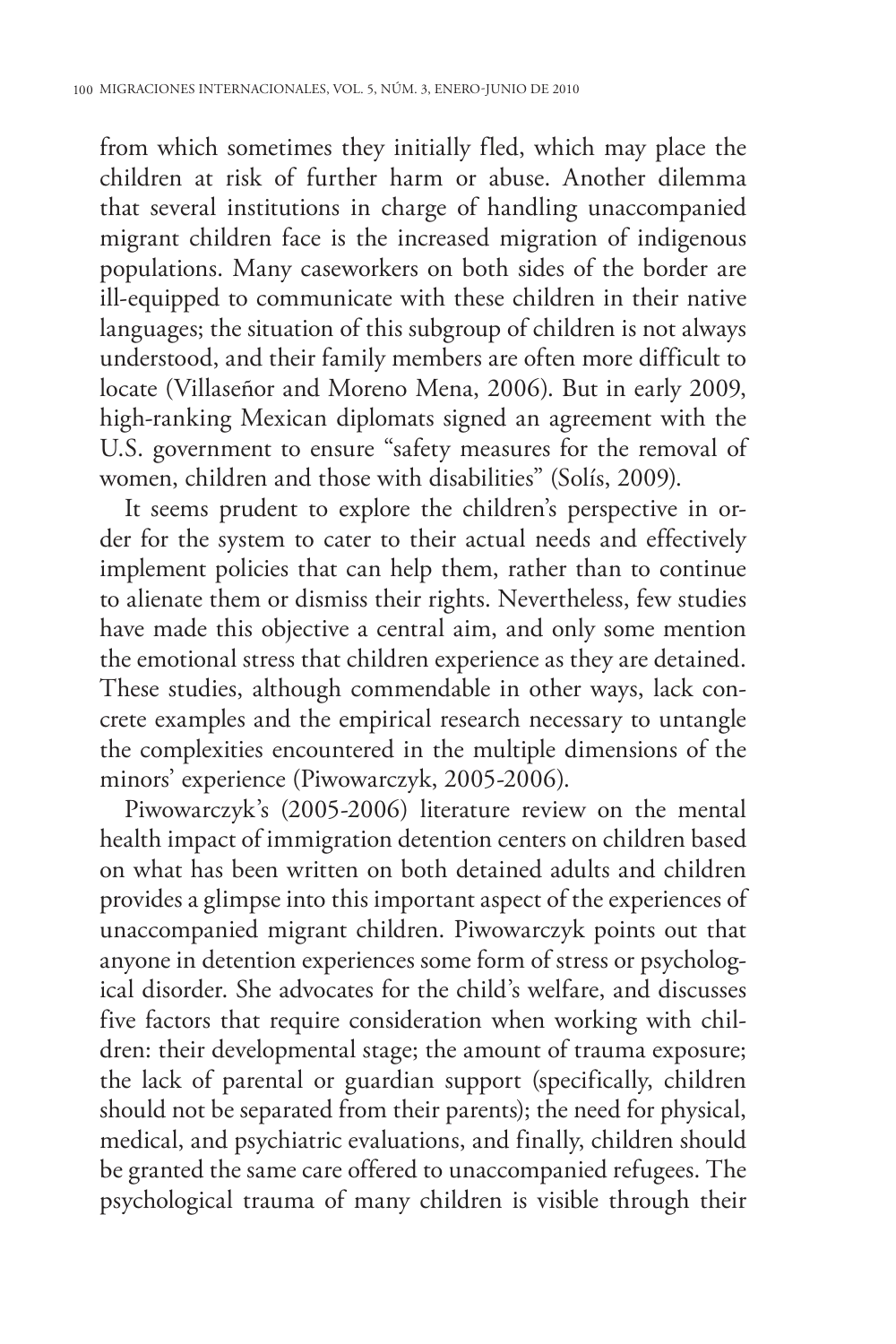anxiety and fear. Thus, displaying signs of "apathy, depression, and feelings of hopelessness and worthlessness" (Bhabha and Schmidt, 2006:87) often leads children to abandon their asylum cases, and a lack of guidance forces many to relinquish their potential case (Bhabha and Schmidt, 2006). Age at separation from parents is critical to note as well. Ressler, Boothby, and Steinbock (1988) distinguish the effects that separation can have on toddlers, children under five years of age, school-age children, and adolescents. School-age children and adolescents can experience depression, can become moody, can withdraw from caretaker or peers, can become more aggressive, and/or can develop frequent psychosomatic problems such as headaches or stomachaches. There is yet to be an empirical study that assesses the psychological effects of unaccompanied minors while they maneuver detention, deportation, repatriation, and separation from the parent(s) or family members, or after leaving the shelters.

# *Concluding Remarks*

We have identified common elements present in the literature on unaccompanied minors that are unique to their situation—that is, a general failure to comply with "best practices in the interest of the child" and irregularities reported in the treatment of (mainly) unaccompanied Mexican and Central American migrant children both in Mexico and the U.S. Although there are bilateral efforts on the part of the U.S. and Mexico to serve this population more effectively, additional efforts are needed in order to implement international treaties that protect the rights of these children. We wish to note an important constraint in our endeavor in this article. Given that our objective was to map the literature and knowledge that exists on this topic, and that this literature is based on the experiences of (principally) Mexican children in the U.S. and both Mexican and Central American children in Mexico, we were confined to these findings. However, there are trends (in the number of deportees) that indicate an increase in the number of minors, as well as minors from other nationalities, who are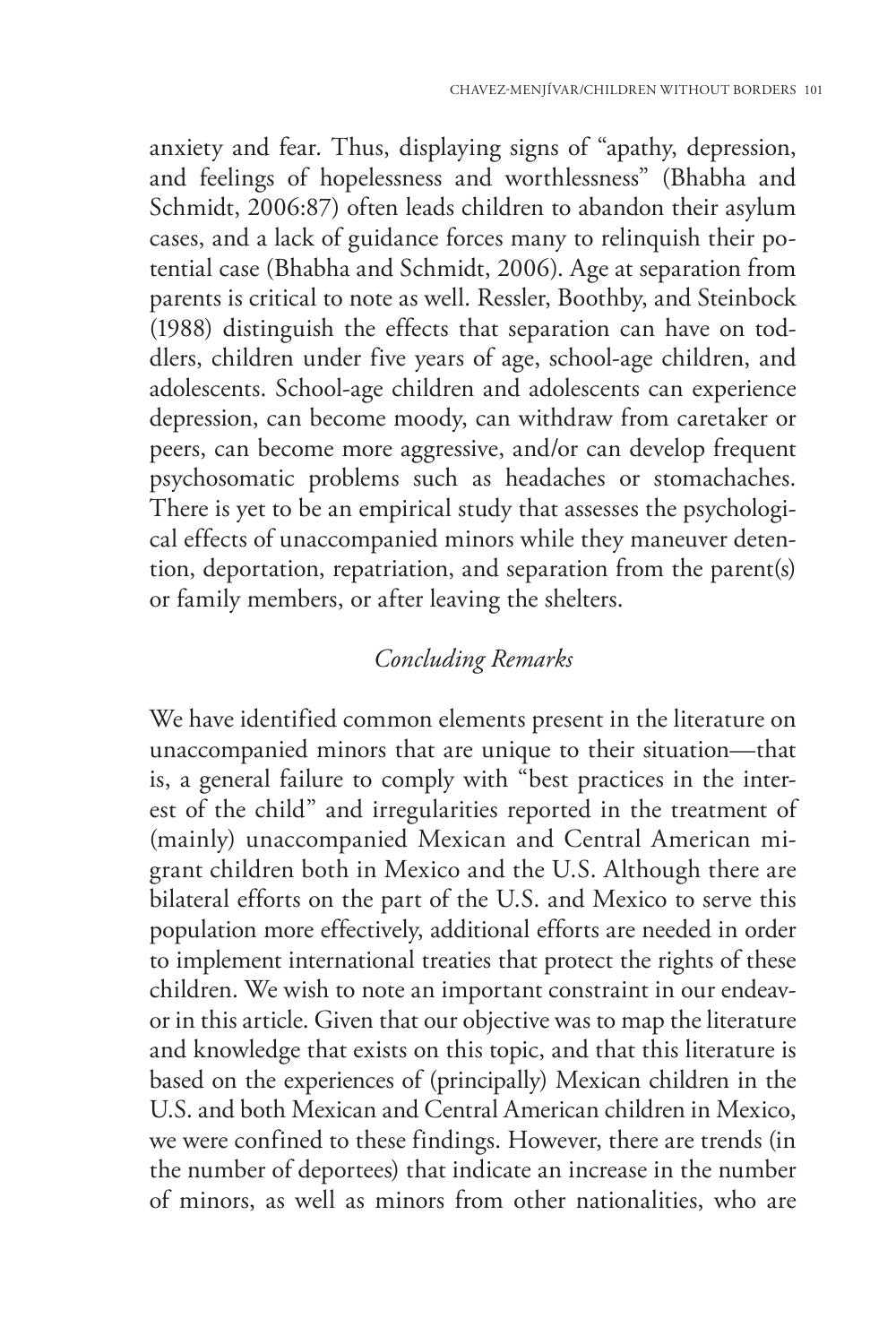migrating alone. Their experiences merit further investigation; not only are children of other nationalities required to traverse multiple national borders to reach the U.S., but the conditions of their migration might differ substantially. As such, their experiences may generate outcomes that open new avenues for research and policy suggestions. Although we were unable to expand on comparisons with the situation of unaccompanied migrant children to other immigrant-receiving countries, it is noteworthy that such comparative efforts are key in shedding light on some of the most important components of the minors' experiences of migrating alone. Efforts to reach an agreed-upon definition of the population under study in the different contexts where migrant children arrive alone are indicative of the immense benefit that a comparative lens offers.

Therefore, far from exhausting the discussion, we hope that our efforts here will stimulate further research on this topic. As we have shown, unaccompanied migrant children come from diverse populations and have different projects and objectives in reaching the U.S. Whether it is family reunification or the promise of employment, like adult migrants, children turn to migration as an option to extricate themselves from their predicament. Examining their experiences from a perspective that crosses borders provides important insights into the complexities of their migration. In this mapping, we have barely touched the surface in providing a general, although incomplete, overview of the children's institutional experiences as they initiate their migration, undertake the journey, and arrive at their destination. This overview has noted a few of the components about which we know little or nothing, such as the need to understand the children's psychological well-being, which is not independent of their social and economic situation throughout the process of migration. There is a vast vacuum of reliable and consistent data sources regarding the number of children who reach their destination, who is waiting for them, and family integration programs that verify whether the children reach their destination safely. Importantly, there needs to be bilateral communication on the institutional systems that track these children's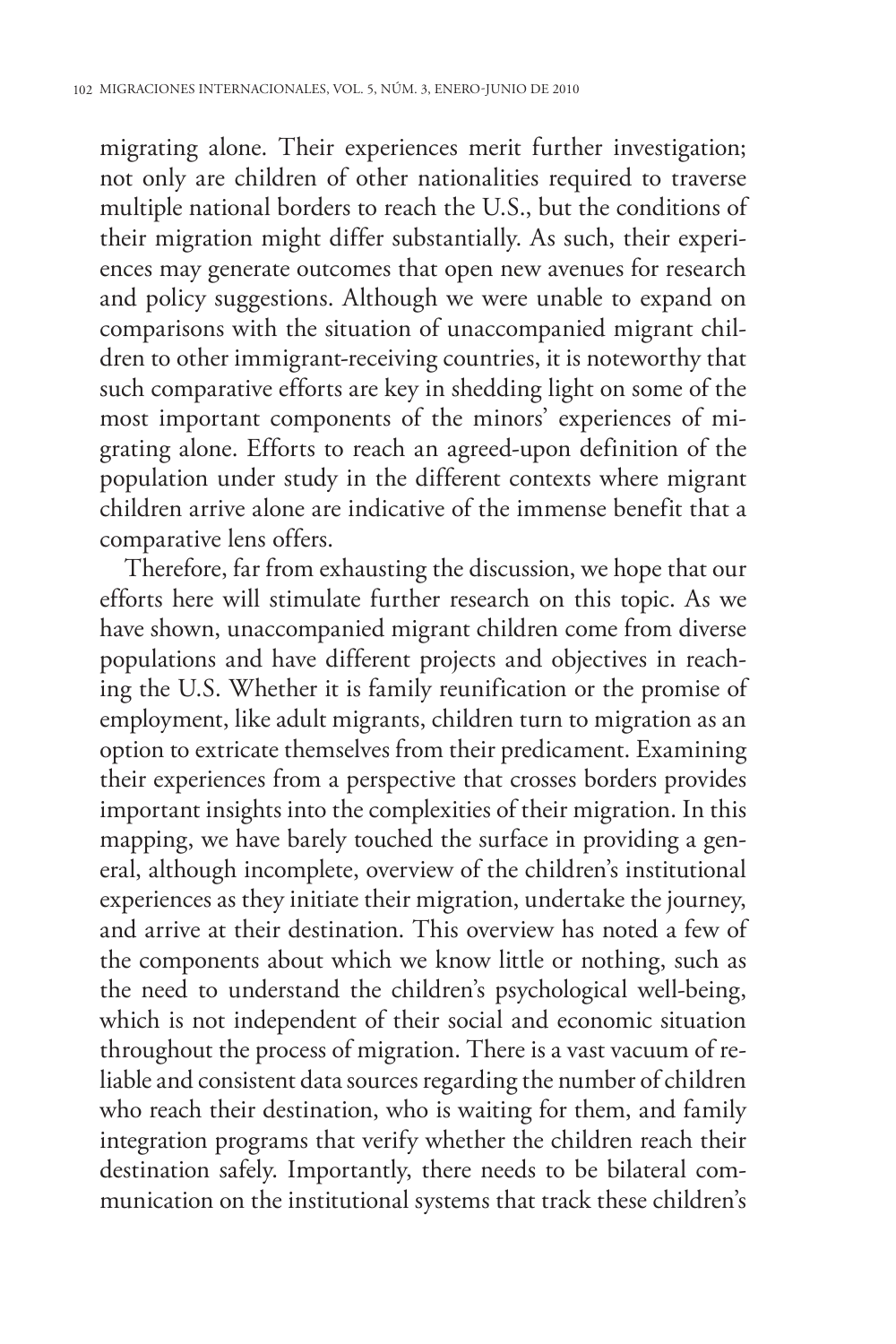experiences, so that policies and programs can truly address the best interest of the child in a dignified, respectful fashion.

# *References*

- Amnesty International USA (2003), "Why Am I Here? United States of America, Unaccompanied Children in Immigration Detention," *New York, Amnesty International USA*. Available at <http://www.amnestyusa.org/refugee/pdfs/children\_detention. pdf> (last accessed on July 1, 2008).
- Ávila, José Luis, Carlos Fuentes and Rodolfo Tuirán (2000), "Migración temporal de adolescentes y jóvenes, 1993-1997," in Rodolfo Tuirán (ed.), *Migración México-Estados Unidos: Continuidad y cambio*, Mexico, Consejo Nacional de Población, pp. 175-185.
- Barraza, Javier (2005), "Violation of the Rights of Unaccompanied Immigrant Children in the United States and the Need for Appointed Counsel," *Children's Legal Rights Journal,* vol. 25, pp. 24-44.
- Bhabha, Jacqueline (2000), "Lone Travelers: Rights, Criminalization, and the Transnational Migration of Unaccompanied Children," *University of Chicago Law School Roundtable*, vol. 7, pp. 269-294.
- Bhabha, Jacqueline and Susan Schmidt (2006), *Seeking Asylum Alone: Unaccompanied and Separated Children and Refugee Protection in the U.S.*, Cambridge, Massachusetts, USA, The Harvard University Committee on Human Rights Studies.
- Boyle, Elizabeth Heger, Trina Smith and Katja Guenther (2007), "The Rise of the Child as an Individual in Global Society," in Sudhir Alladi Venkatesh and Ronald Kassimir (eds.), *Youth, Globalization, and the Law*, Stanford, California, USA, Stanford University Press, pp. 255-283.
- Brane, Michelle, Women's Commission for Refugee Women and Children and Emily Butera (2007), "Locking up Family Values: The Detention of Immigrant Families," Baltimore, Maryland, USA, *Women's Commission for Refugee Women and*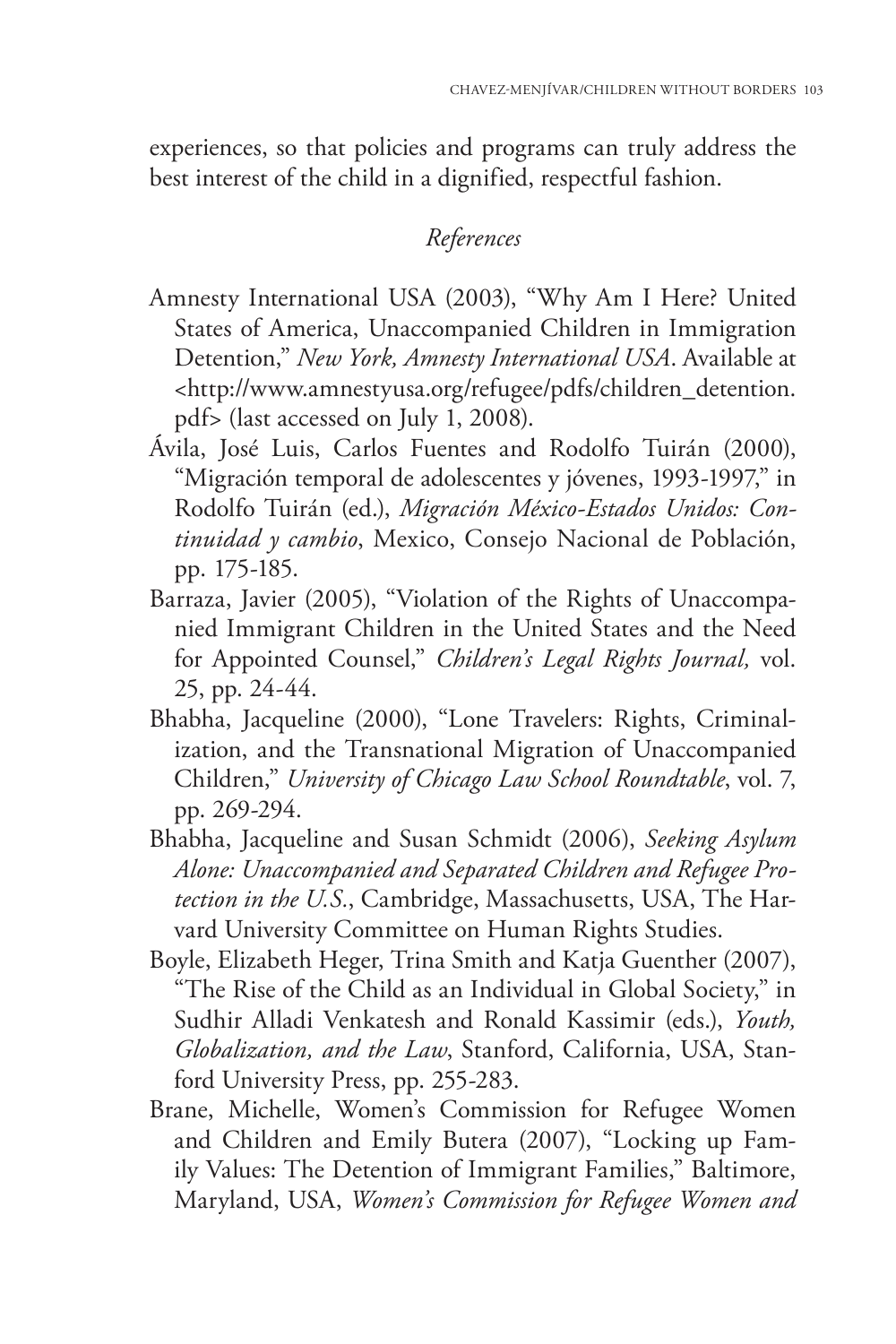*Children Lutheran Immigration and Refugee Service*. Available at <http://www.womenscommission.org/pdf/famdeten.pdf> (last accessed on July 1, 2008).

- Bustamante, Jorge (2008), "Políticas de seguridad y derechos humanos," conferencia, Primer Taller de Migración y Desarrollo Orientado a la Formación de Jóvenes Investigadores y Docentes, Tijuana, B. C., Mexico, El Colegio de la Frontera Norte, 16 de junio al 18 de julio.
- Byrne, Olga (2008), "Unaccompanied Children in the United States: A Literature Review," New York, USA, *Vera Institute of Justice*. Available at <http://www.vera.org/publication\_pdf/478\_ 884.pdf> (last accessed on July 1, 2008).
- Casillas, Rodolfo R. (2006), *La trata de mujeres, adolescentes, niñas y niños en México: Un estudio exploratorio en Tapachula, Chiapas*, Mexico, Comisión Interamericana de Mujeres/Organización de Estados Americanos/Organización International para las Migraciones/Instituto Nacional de las Mujeres/Instituto Nacional de Migración.
- Casillas, Rodolfo R. (2009), "Presencia toleradas: Niñas y niños en la frontera sur de México," *Niñez migrante, trata y explotación infantil en México. Temas emergentes en la agenda nacional*, México, D. F., Comisión Nacional de los Derechos Humanos/ unicef, pp. 87-105.
- Casillas, Rodolfo R. (2007), *Una vida discreta, fugaz y anónima: Los centroamericanos transmigrantes en México,* Mexico, D. F., Comisión Nacional de los Derechos Humanos/Organización Internacional para las Migraciones.
- Cerrutti, Marcela and Douglas S. Massey (2001), "On the Auspices of Female Migration from Mexico to the United States," *Demography*, vol. 38, num. 2, pp. 187-200.
- Cordero Lamas, Sergio (2009), "La industria de la migración: El caso de los adolescentes repatriados de circuito por Cuidad Juárez, Chihuahua, 2006-2008," master thesis in Public Policy, Ciudad Juárez, Mexico, Universidad Autónoma de Ciudad Juárez.
- Cornelius, Wayne A. and Idean Salehyan (2007), "Does Border Enforcement Deter Unauthorized Immigration? The Case of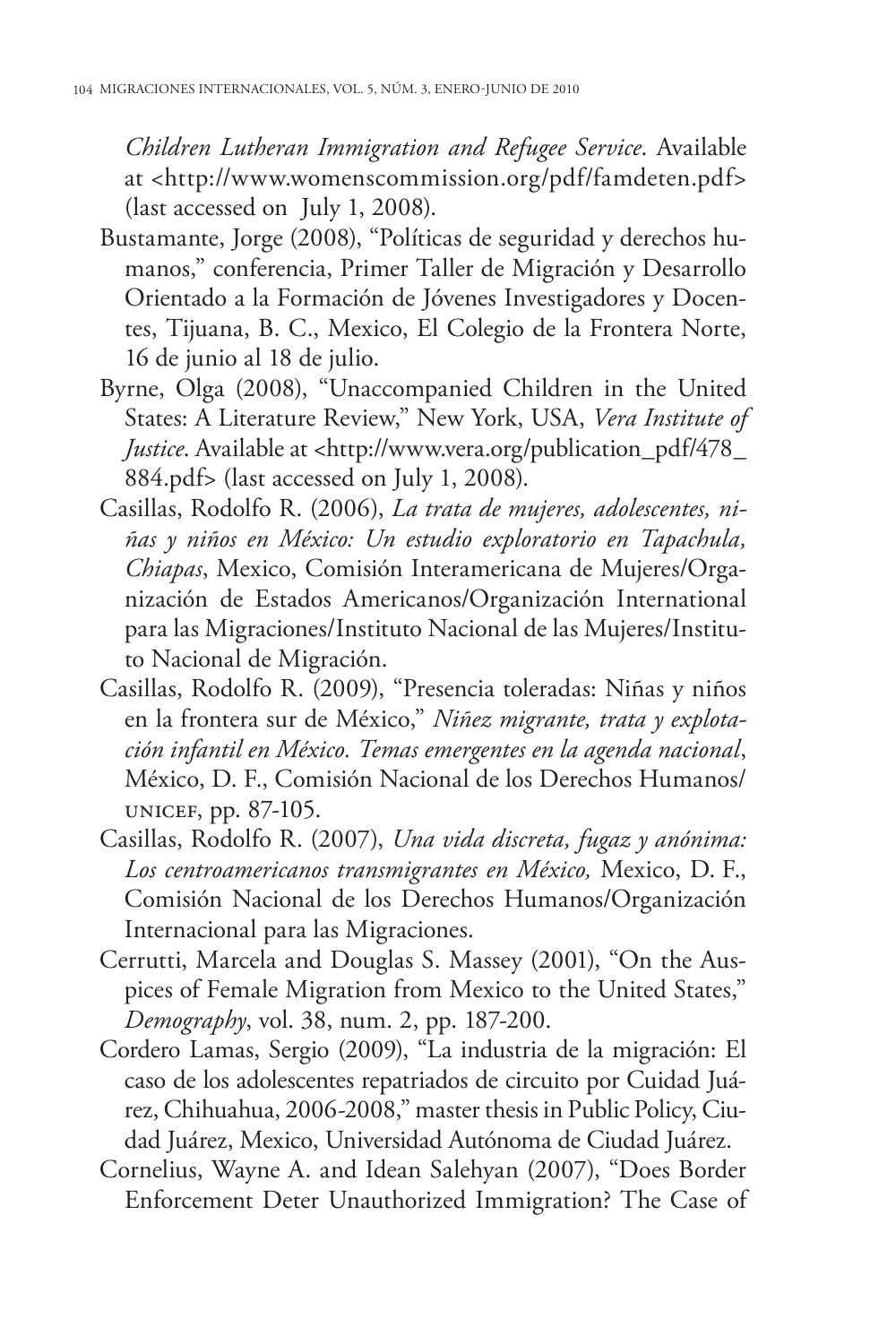Mexican Migration to the United States of America," *Regulation & Governance*, vol. 1, num. 2, pp. 139-153.

- Corredor Bilateral and Save the Children Suecia (2006), *Caracterización de la niñez migrante en la frontera norte de México*, Tijuana, B. C., Mexico, Save the Children Suecia/Corredor Bilateral.
- Dalrymple, Joyce Koo (2006), "Seeking Asylum Alone: Using the Best Interests of the Child Principle to Protect Unaccompanied Minors," *Boston College Third World Law Journal*, vol. 26, num. 1, pp. 131-168.
- Davis, Benjamin and Paul Winters (2001), "Gender, Networks and Mexico-US Migration," *The Journal of Development Studies*, vol. 38, num. 2, pp. 1-26.
- Díaz Gómez, Leticia (2002), "Siguiendo los pasos hacia Estados Unidos. Interacción infantil con videos, cartas y fotografías," in María Eugenia Anguiano Téllez and Miguel J. Hernández Madrid (eds.), *Migración internacional e identidades cambiantes*, Zamora, Michoacán/Tijuana, B. C., Mexico, El Colegio de Michoacán/El Colegio de la Frontera Norte, pp. 229-250.
- Dunn, M. (2009). Unaccompanied Children's Services *Administration for Children and Families Office of Refugee Resettlement. Available at* <http://www.acf.hhs.gov/programs/orr/programs/ unaccompanied\_alien\_children.htm> (last accessed on May 7, 2009).
- Durán-Ruiz, Francisco Javier (2007), "Las administraciones públicas ante los menores extranjeros no acompañados: Entre la represión y la protección," *Revista Electrónica de la Facultad de Derecho de la Universidad de Granada*, Granada, Spain, Tirant lo Blanch/Editorial Universidad de Granada, Available at <http://www.refdugr.com/documentos/articulos/4.pdf> (last accessed on July 1, 2008).
- Durand, Jorge, Douglas S. Massey and Chiara Capoferro (2005), "The New Geography of Mexican Immigration," in Víctor Zúñiga and Rubén Hernández-León (eds.), *New Destinations: Mexican Immigration in the United States*, New York, USA, Russell Sage Foundation, pp. 1-22.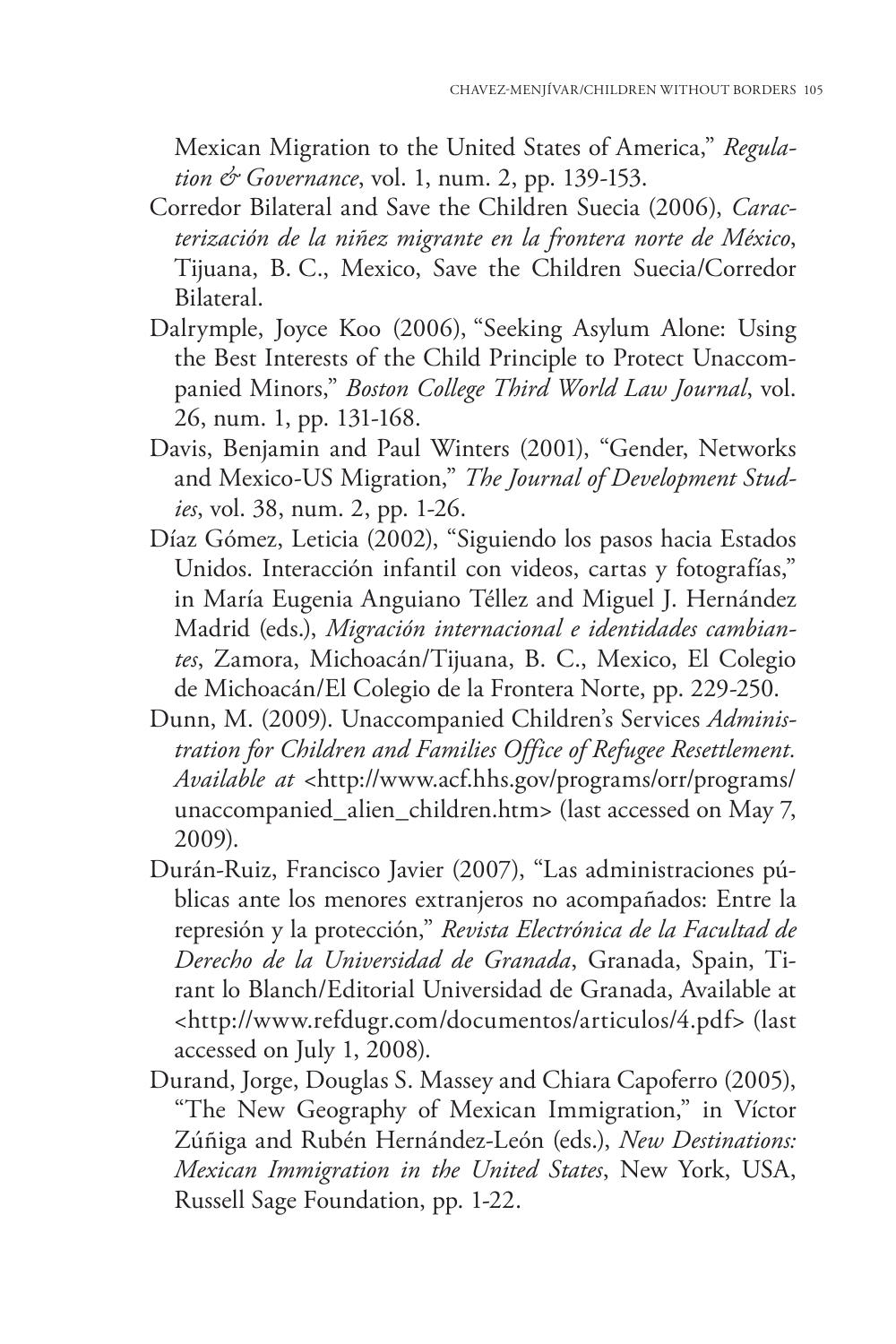- Ehrenreich, Rosa, Lee Tucker and Human Rights Watch Children's Rights Project (1997), *Slipping through the Cracks: Unaccompanied Children Detained by the U.S. Immigration and Naturalization Service*, New York, NY, USA, Human Rights Watch.
- Eschbach, Karl *et al.* (1999), "Death at the Border," *International Migration Review*, vol. 3, num. 3, pp. 430-454.
- Espiritu, Yen Le, *Home Bound: Filipino American Lives Across Cultures, Communities, and Countries*, Berkeley/London, University of California Press, 2003.
- Gallo Campos, Karla Iréndira (2004), "Niñez migrante en la frontera norte: Legislación y procesos," Mexico, *unicef/Sistema Nacional dif*. Available at <http://www.unicef.org/mexico/ spanish/mx\_resources\_publicacion\_ninos\_migrantes.pdf> (last accessed on May 7, 2009).
- Gaucin, Edgar (2005), "Dangerous Crossing: Undocumented Migration Across the Mexican-Guatemalan Border," dissertation thesis master of arts, Houston, Texas, USA, University of Houston.
- Haddal, Chad C. (2007), "Unaccompanied Alien Children: Policies and Issues," crs Report for Congress, *Congressional Research Service*. Available at <http://trac.syr.edu/immigration/ library/P1642.pdf> (last accessed on July 1, 2008).
- Hagan, Jacqueline and Helen Rose Ebaugh (2003), "Calling Upon the Sacred: Migrants Use of Religion in the Migration Process," *International Migration Review*, vol. 37, num. 4, pp. 1145-1162.
- Hagan, Jacqueline, Karl Eschbach and Nestor Rodriguez (2008), "U.S. Deportation Policy, Family Separation, and Circular Migration," *International Migration Review*, vol. 42, num. 1, pp. 64-88.
- Hernández Sánchez, María Eugenia (2008), *Niños deportados en la frontera de Ciudad Juárez*, Chihuahua, Mexico, Instituto Nacional de Antropología e Historia/Escuela Nacional de Antropología e Historia at Chihuahua.
- Herring, David J. (2006), *Everyday Law for Children*, Boulder, Colorado, USA, Paradigm Publishers.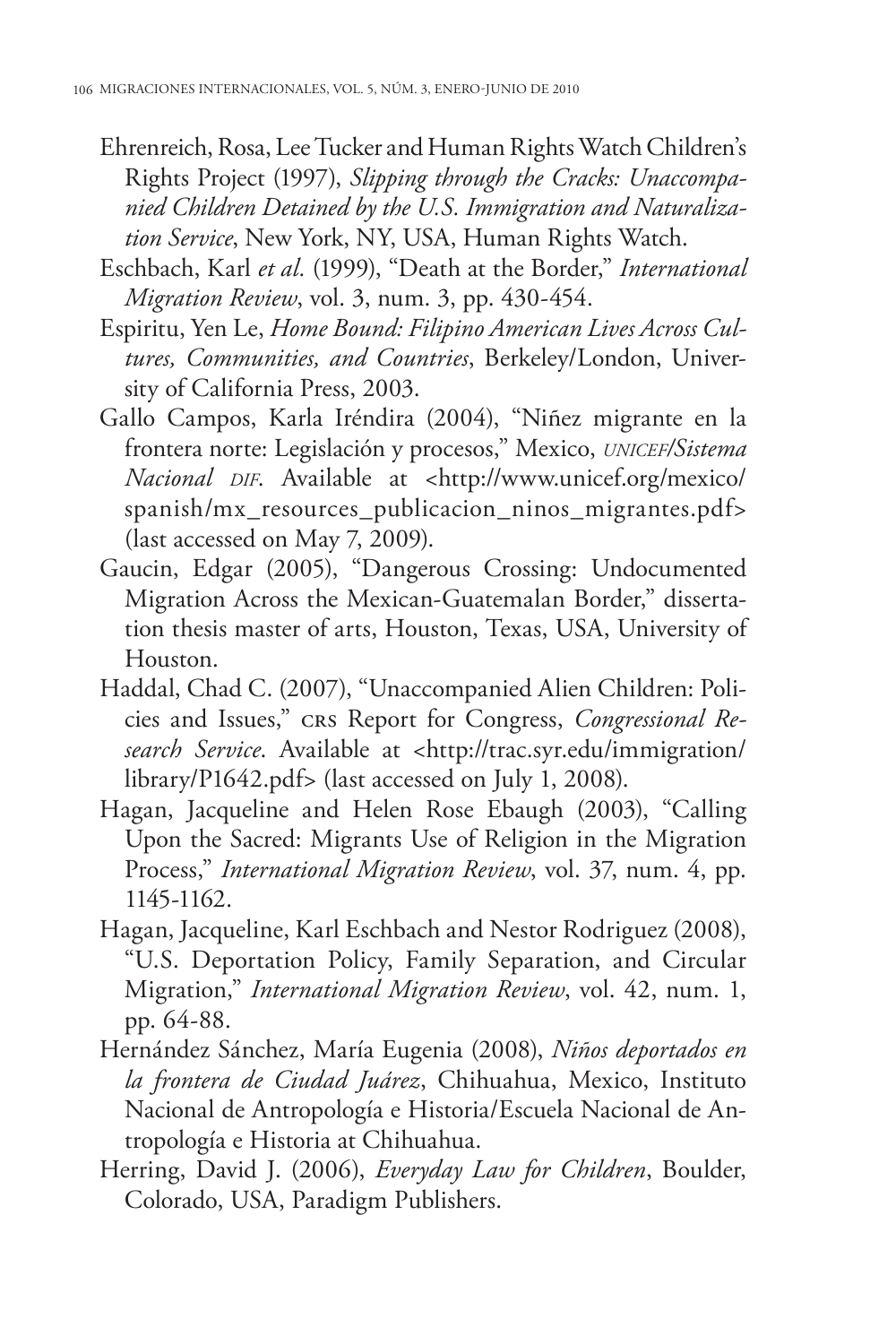- Hondagneu-Sotelo, Pierrette (1994), *Gendered Transitions: Mexican Experiences of Immigration*, Berkeley, California, USA, University of California Press.
- Huemer, Julia, Niranjan Karnik and Hans Steiner (2009), "Unaccompanied Refugee Children," *The Lancet*, vol. 373, num. 9664, pp. 612-614.
- Levinson, Daniel R. (2008), "Division of Unaccompanied Children's Services: Efforts to Serve Children," Washington, D. C., USA, Department of Health and Human Services: Office of Inspector General. Available at <http://oig.hhs.gov/oei/reports/ oei-07-06-00290.pdf> (last accessed on July 1, 2008).
- Levitt, Peggy and B. Nadya Jaworsky (2007), "Transnational Migration Studies: Past Developments and Future Trends," *Annual Review of Sociology*, vol. 33, pp. 129-156.
- Levitt, Peggy and Mary C. Waters (2002), *The Changing Face of Home: The Transnational Lives of the Second Generation*, New York, NY, USA, Russell Sage Foundation.
- Liu, Gan (2002), "Dangers on the Journey: Physical and Social Problems Experienced by Undocumented Migrants," dissertation master thesis, Houston, Texas, USA, University of Houston.
- López Castro, Gustavo (2007), "Niños, socialización y migración a Estados Unidos," in Marina Ariza and Alejandro Portés (eds.), *El país transnacional: Migración mexicana y cambio social a través de la frontera*, Mexico, Universidad Nacional Autónoma de Mexico/Instituto de Investigaciones Sociales, pp. 545-570.
- Mahler, Sarah J. (1999), "Engendering Transnational Migration: A Case Study of Salvadorans," *American Behavioral Scientist*, vol. 42, num. 4, pp. 690-719.
- Massey, Douglas S. *et al.* (1993), "Theories of International Migration: A Review and Appraisal," *Population and Development Review*, vol. 19, num. 3, pp. 431-466.
- Massey, Douglas S., Jorge Durand and Nolan J. Malone (2002), *Beyond Smoke and Mirrors: Mexican Immigration in an Era of Economic Integration*, New York, USA, Russell Sage Foundation.
- Méndez Navarro, Jimena (2000), "Presencia de menores en la migración internacional: Un estudio exploratorio del perfil socio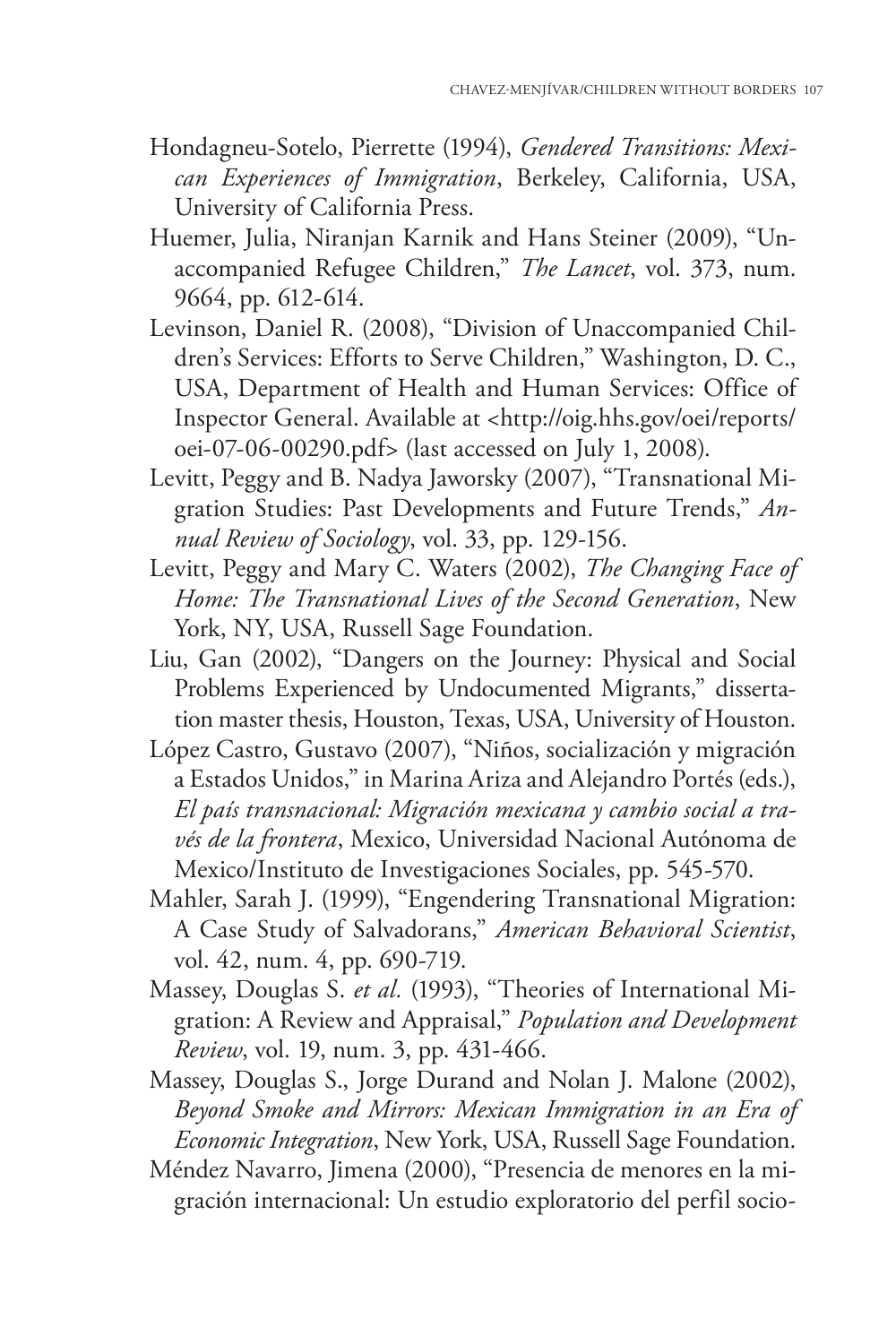demográfico de los menores repatriados por la Cd. de Tijuana 1999," master thesis, San Antonio del Mar, B. C., Mexico, El Colegio de la Frontera Norte.

- Menjívar, Cecilia (2000), *Fragmented Ties: Salvadoran Immigrant Networks in America*, Berkeley, California, USA, University of California Press.
- Menjívar, Cecilia and Leisy Abrego (2009), "Parents and Children Across Borders: Legal Instability and Intergenerational Relations in Guatemalan and Salvadoran Families," in Nancy Foner (ed.), *Across Generations: Immigrant Families in America*, New York, NY, USA, New York University Press, pp. 160-189.
- Muncie, John (2007), "Youth Justice and the Governance of Young People: Global, International, National, and Local Contexts," in Sudhir Alladi Venkatesh and Ronald Kassimir (eds.), *Youth, Globalization, and the Law*, Stanford, California, USA, Stanford University Press, pp. 17-56.
- Narváez Gutiérrez, Juan Carlos (2007), *Ruta transnacional: A San Salvador por Los Ángeles: Espacios de interacción juvenil en un contexto migratorio*, Mexico, Universidad Autónoma de Zacatecas/ Instituto Mexicano de la Juventud/Miguel Ángel Porrúa.
- Nugent, Christopher (2005-2006), "Whose Children Are These-Towards Ensuring the Best Interests and Empowerment of Unaccompanied Alien Children," *Boston University Public International Law Journal*, vol. 15, pp. 219-235.
- Office of Inspector General (2005), "A Review of DHS' Responsibilities for Juvenile Aliens. Office of Inspections and Special Review," Washington, D. C., USA, Office of Inspections and Special Review/Department of Homeland Security Office of Inspector General, September.
- Passel, Jeffrey S. (2005), "Estimates of the Size and Characteristics of the Undocumented Population," report, Washington, D. C., USA, *Pew Hispanic Center*. Available at <http://pewhispanic. org/reports> (last accessed on July1, 2008).
- Pedraza, Silvia (1991), "Women and Migration: The Social Consequences of Gender," *Annual Review of Sociology*, vol. 17, num. 1, pp. 303-326.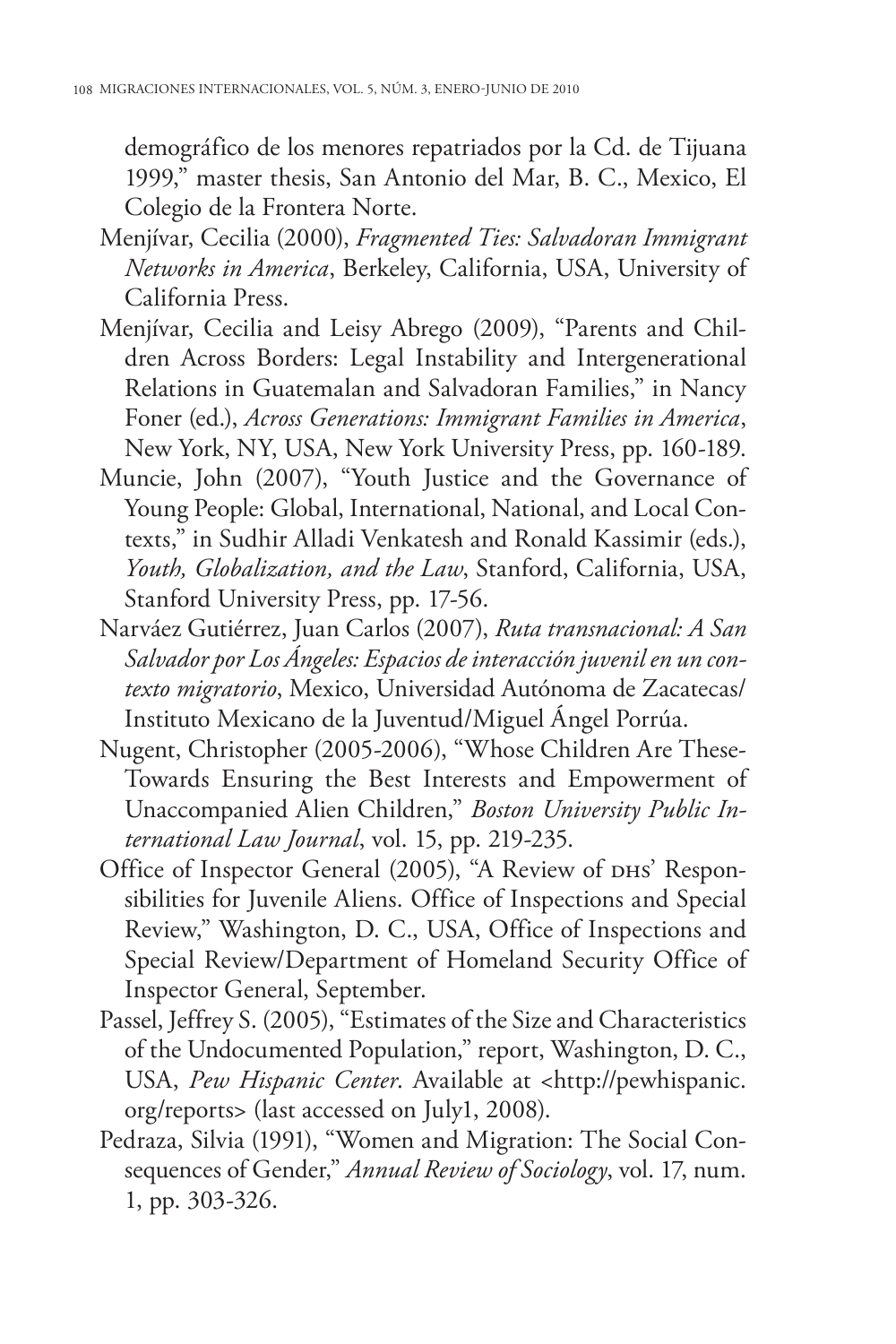- Piwowarczyk, Linda A. (2005-2006), "Our Responsibility to Unaccompanied and Separated Children in the United States: A Helping Hand," *Boston University Public Interest Law Journal*, vol. 15, pp. 263-296.
- Programa Interinstitucional de Atención a Menores Fronterizos (2006), *Anuario estadístico 2006*, Mexico, Programas Sectoriales y Regionales/Dirección General de Protección a la Infancia.
- Raijman, Rebeca, Silvina Schammah-Gesser and Adriana Kemp (2003), "International Migration, Domestic Work, and Care Work. Undocumented Latina Migrants in Israel," *Gender & Society*, vol. 17, num. 5, pp. 727-749.
- Ressler, Everett, Neil Boothby and Daniel J. Steinbock (1988), *Unaccompanied Children: Care and Protection in Wars, Natural Disasters, and Refugee Movements*, New York, NY, USA, Oxford University Press.
- Senovilla Hernández, Daniel (2007), *Un estudio comparado de 6 países: Alemania, Bélgica, España, Francia, Italia y Reino Unido*, Brussels, Belgium, International Juvenile Justice Observatory.
- Seugling, Carolyn J. (2004), "Toward a Comprehensive Response to the Transnational Migration of Unaccompanied Minors in the United States," *Vanderbilt Journal Transnational Law*, vol. 37, pp. 861-895.
- Singer, Audrey and Douglas S. Massey (1998), "The Social Process of Undocumented Border Crossing Among Mexican Migrants," *International Migration Review*, vol. 32, num. 3, pp. 561-592.
- Sládková, Jana (2007), "Documenting the Undocumented Journeys of Honduran Migrants to the United States," dissertation thesis, psychology, New York, NY, USA, The City University of New York.
- Smythe, Jennifer Alexis (2004), " 'I Came to the United States and All I Got Was this Orange Jumpsuit' Age Determination Authority of Unaccompanied Alien Children and the Demand for Legislative Reform," *Children's Legal Rights Journal*, vol. 24, pp. 28-41.
- Solis, Dianne (2009), "Deportation Pacts between U.S., Mexican Envoys Focus on Safety of Women, Children, Disabled," Dallas,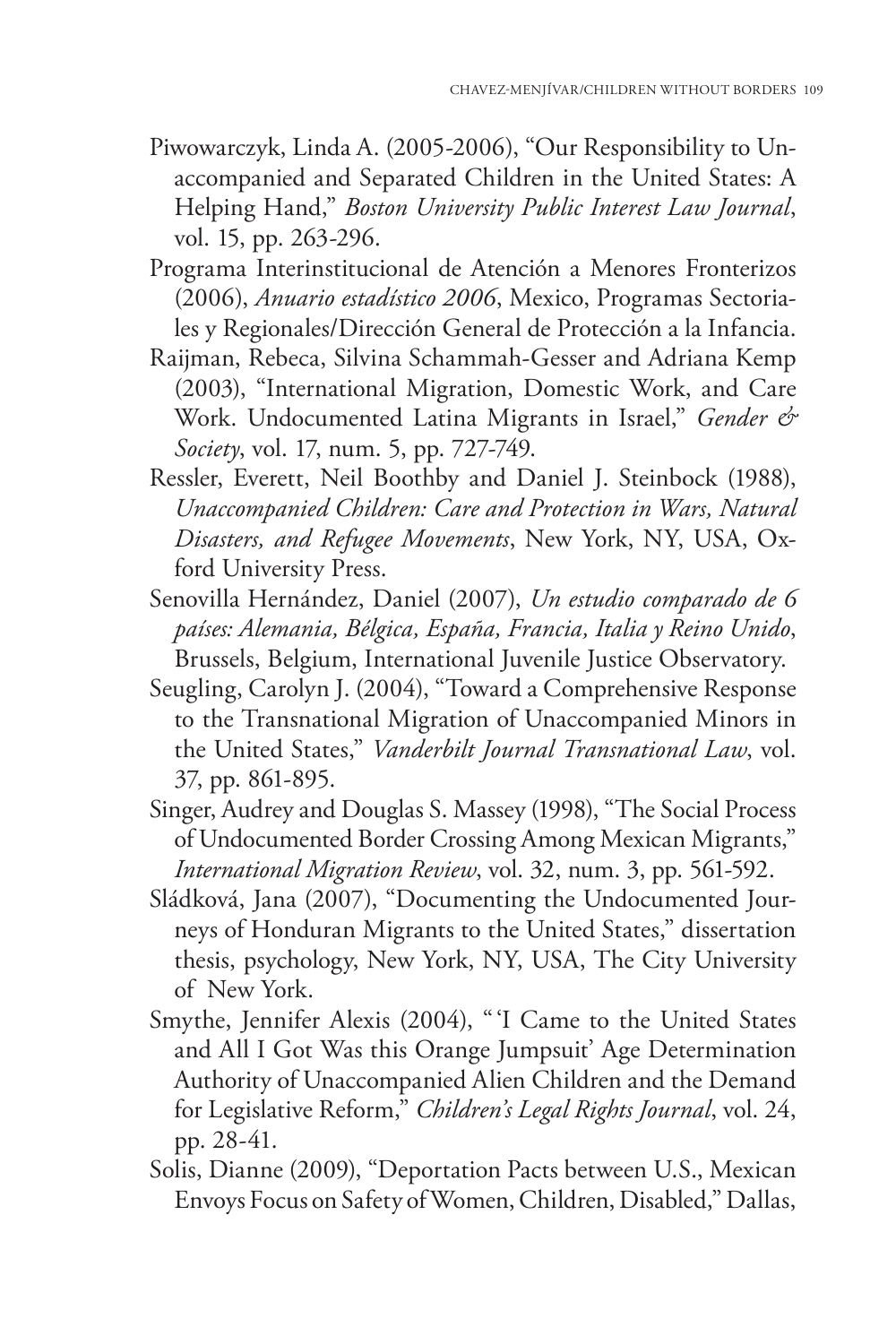Texas, USA, *Dallas Morning News*. Available at <http://www. dallasnews.com/sharedcontent/dws/news/localnews/crime/ stories/DN-deport\_07met.ART.State.Edition1.4c0e810.html> (last accessed on February 7, 2009).

- Suárez Navaz, Liliana (2006), "Un Nuevo Actor Migratorio: Jóvenes, Rutas, y Ritos Juveniles Transnacionales," in Francisco Checa y Olmos, Juan Carlos Checa y Ángeles Arjona Garrido (eds.), *Menores tras la frontera: Otra inmigración que aguarda*, Spain, Icaria, pp. 17-50.
- Suárez-Orozco, Carola and Irina L. G. Todorova (2003), "The Social Worlds of Immigrant Youth," *New Directions for Youth Development*, num. 100, Winter, pp. 15-24.
- Suárez-Orozco, Carola and Marcelo M. Suárez-Orozco (2001), *Children of Immigration. The Developing Child*, Cambridge, Massachusetts, USA, Harvard University Press.
- Thompson, Amy (2008) "A Child Alone and Without Papers: A Report on the Return and Repatriation of Unaccompanied Undocumented Children by the United States," Austin, Texas, USA, *Center for Public Policy Priorities*, 2008. Available at <http://www.cppp.org/repatriation/A%20Child%20 Alone%20and%20Without%20Papers.pdf> (last accessed on July 1, 2008).
- United Nations, *Convention on the Rights of a Child* (1989), adopted by the United Nations General Assembly, United Nations, November 20, 1989, entry into force September 2, 1990. Available at <www.http://unhchr.ch/html/menu3/b/k2crc. htm> (last accessed on July 1, 2008).
- Valdez-Gardea, G. C. (2007), "Geografías rurales olvidadas: Menores migrantes en tránsito por el corredor Altar-El Sásabe, expresión moderna del proceso globalizador. Primer acercamiento," in E. Méndez (ed.), *Arquitecturas de la globalización*, Hermosillo, Sonora, Mexico, Mora-Cantúa Editores, pp. 177-186.
- Villaseñor, Blanca and José Ascensión Moreno Mena (coords.), (2006), *La esperanza truncada: Menores deportados por la garita Mexicali-Calexico*, Mexicali, B. C., Albergue del Desierto/ Centro de Reintegración Familiar de Menores Migrantes.